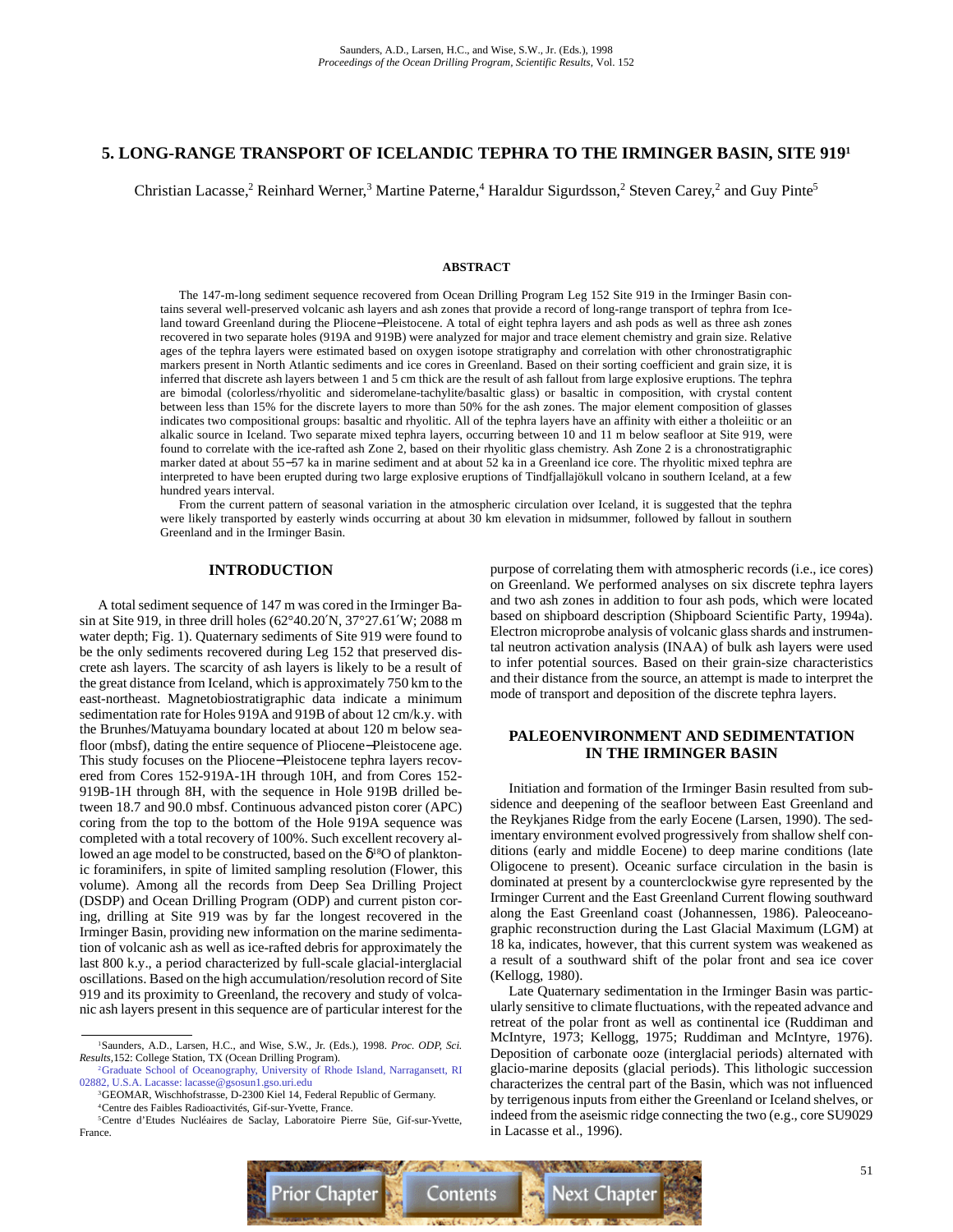

Figure 1. Map showing location of piston and DSDP-ODP cores in the Irminger Basin and ice cores in southern Greenland.

Site 919 is only approximately 200 km from the present shoreline of East Greenland and was therefore probably subject to repeated episodes of large fluxes of terrigenous material transported by turbidity currents and slumping from the prograding Greenland shelf. Drilling at Sites 914−917 on the continental shelf (Fig. 1), only 40−75 km from the Greenland coast, shows evidence of the extension of the Greenland Ice Sheet (GIS) at least 75 km onto the continental shelf (Larsen et al., 1994). While full-scale glaciations occurred in Greenland during the late Pleistocene glacial maxima, rapid accumulation of glacio-marine sediments probably diluted any other type of sediment in the Site 919 region.

Glauconitized hardgrounds, showing erosional features and poorly sorted sand at their tops, were found in lithologic Unit II of Site 918 (Shipboard Scientific Party, 1994b) (Fig. 1). These sedimentological features suggest that sand was transported and deposited by a highly concentrated flow from the north (i.e., the North Atlantic Bottom Water [NABW] overflow into the Irminger Basin). Seismic transects off southeast Greenland indicate deposition of contourites or sediment drifts in addition to massive turbidites. The first are interpreted to be related to the NABW overflow from the Norwegian-Greenland Sea across the Denmark Strait (L. Clausen, pers. comm., 1995).

This sedimentological environment indicates that the tephra preserved in Site 919 sediments were deposited during a period of high accumulation rates. Such a high-resolution marine record is comparable with the time frame of the atmospheric record in Greenland ice cores.

## **TEPHRA IN THE IRMINGER BASIN AND GREENLAND**

## **Deep-Sea Tephra Record in the Irminger Basin**

Prior to Leg 152, only two sites, Sites 407 and 408 (DSDP Leg 49), had been drilled in the Irminger Basin (Luyendyk, Cann, et al., these two holes, southwest of Iceland (Varet and Metrich, 1979). At least five tephra layers were found in the Pleistocene calcareous sandy mud, and thick ash layers occur also in Pliocene and middle Miocene sediments. Clastic fragments of volcanic origin and ash layers are nearly as abundant at Site 407 as at Site 408. Two types of glasses occur in an ash-rich zone, located in the uppermost 10 m, with 10% to 25% volcanogenic fragments: a brown basaltic glass and a colorless rhyolitic glass. A few crystals of alkali feldspar, plagioclase, and quartz are associated with the colorless glass. A similar association of two glasses was found at deeper levels, at 36.5 and 147 mbsf. Thin discrete layers of essentially fresh and/or altered basaltic glass occur at 39, 115, 212.5, and 218.5 mbsf in Hole 408, in addition to a mixed tephra layer (80% basaltic and 20% rhyolitic glass) found at 115 mbsf. Numerous dark ash pods were found in the 200−209 mbsf interval, and they probably result from reworking of former ash fall layers. Two samples of rhyolitic glass fragments were selected for microprobe analysis, one from a mid-Pliocene layer in Hole 407 and one from a middle Miocene layer in Hole 408. Both analyses show an alkali rhyolite composition (Varet and Metrich, 1979). Their normative compositions plot along the quartz-feldspar cotectic for a water pressure of 1 kb in the granite system quartz-albite-orthoclase. An unpublished analysis of brown glass recovered from Miocene sediment in Hole 408 indicates a tholeiitic basalt composition low in potassium. Based on this limited study of tephra and the poor recovery (40% and 61%, respectively) in Holes 407 and 408, no reconstruction of the volcanic activity in the region has been proposed.

1979; Fig. 1). Several layers of volcanic ash were recovered from

Sedimentological and chemical analyses were recently carried out on marine tephra recovered in a piston core raised from the central part of the Irminger Basin (Lacasse et al., 1996). Core SU9029 is 11.2 m long and was recovered from 1600 m water depth at 63°52′N, 28°56′W, approximately 450 km northeast of ODP Site 919 (Fig. 1). With a mean sedimentation rate of about 2.1 cm/k.y., core SU9029 spans the last 500 k.y. down to isotopic Stage 13. Only two depth intervals, at 91−103 and 556−568 mbsf, were found to have high con-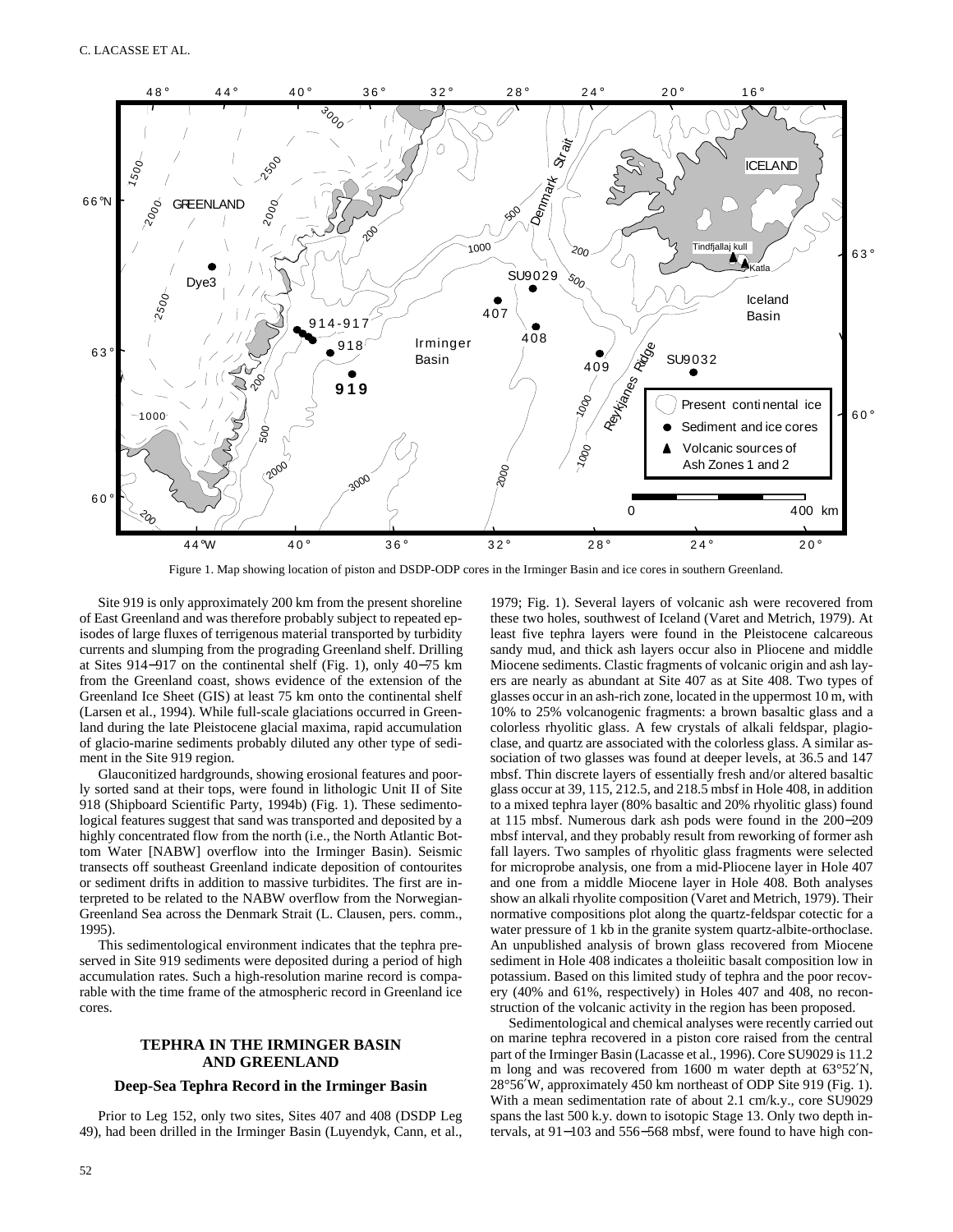centrations of dispersed colorless glass shards. Their compositional and granulometric characteristics suggest a complex depositional process, with initial fallout of tephra on pack-ice north of Iceland followed by ice-rafting deposition from the Denmark Strait prior to bioturbation. From their stratigraphic position and glass chemistry, they have been correlated with the ice-rafted ash Zone 2 (~55−57.5 ka) and ash Zone 3 (~305 ka) in the North Atlantic. The  $\delta^{18}O$  record indicates that they were deposited during a cold spell when pack-ice covered the seas north of Iceland. The transitional composition of ash Zone 2 and the tholeiitic composition of ash Zone 3 indicate that they originated from the Southeastern Volcanic Zone and the central rift system in Iceland, respectively. Due to coring disturbance at the top of the sequence, ash Zone 1 (~11−11.1 ka; Bard et al., 1994) was not found.

### **Tephra in Greenland Ice Cores**

Volcanic activity has been recorded in Greenland ice cores through the occurrence of acidity peaks as a result of sulfate aerosol deposition (Hammer, 1977, 1984; Zielinski et al., 1994, 1996) and fine tephra horizons (Fiacco, 1991; Palais et al., 1991, 1992; Ram and Gayley, 1991; Fiacco et al., 1993; Grönvold et al., 1995). Study of volcanic ash particles in ice cores has provided valuable information for ice core dating and atmospheric transport patterns, and it can be used with the marine record as indicators of paleovolcanic activity. Glaciochemical seasonal indicators along ice cores have provided a precise dating of the related volcanic events.

The occurrence of volcanic aerosols in the Greenland ice sheet was first reported by Hammer (1977) from the Dye 3 core, about 400 km northwest of ODP Site 919 (Fig. 1). Only one volcanic dust layer was observed in the uppermost section of the Dye 3 core. Some 10− 100 mg of ash per kilogram of ice is generally needed to give a visible coloring of the ice (Hammer, 1984). The presence of volcanic impurity was therefore assessed using the measurement of electrical conductivity (S m<sup>−</sup>1) along ice cores and by measuring the concentration (µg kg<sup>−</sup>1) of microparticles (i.e., diameter less than 2−5 µm) from melted ice samples. It was found that periods of high northern hemispheric volcanic activity have not been associated with elevated microparticle concentrations in ice cores, whereas they are indicated by specific high conductivity, for example the Laki 1783 eruption in Iceland (Hammer, 1977). High conductivity values have resulted from the fallout of acids following large eruptions and are correlated with acidity spikes ( $\mu$  equiv H<sup>+</sup> kg<sup>-1</sup>) along ice cores (Hammer, 1984). Surprisingly, most of the historical and postglacial Icelandic eruptions, with the exception of the A.D. 1362 Oræfajökull eruption (Palais et al., 1991), are not recorded as volcanic ash horizons in Greenland ice cores, but only as acidity and sulfate  $(SO<sub>4</sub><sup>2–</sup>, ppb)$  concentration peaks (Hammer, 1984; Zielinski et al., 1994). The stratigraphic position of the strongest postglacial acid signals was shown to correlate well between different Greenland coring sites: Crête: 71°07′N, 37°19′W; Dye 3: 65°N, 44°W; and Camp Century: 77°11′N, 61°09′W (Hammer, 1984).

The rare postglacial microparticle concentration peaks observed in Greenland ice cores have been correlated to distal volcanic events, such as the A.D. 130 Taupo eruption in a Dye 3 ice core (Hammer, 1984), the A.D. 1479−1480 Mt. St. Helens, Washington, and the A.D. 1259 El Chichon eruptions in GISP2 (Summit) ice cores (Palais et al., 1992; Fiacco et al., 1993). For the possible El Chichon event, volcanic glass shards were also reported, in addition to acidity spikes in an ice core from the Antarctic Ice Sheet, demonstrating the possible interhemisphere transport of volcanic ash (Palais et al., 1990, 1992).

With the deepening of the Dye 3 Site in southern Greenland, additional ash bands have been reported (Ram and Gayley, 1991). Platy glass shards up to several hundred micrometers in diameter were found in two particle aggregates in a 78-cm section, between 1949.27 and 1950 m below the snow surface. Using the chronology of Dansgaard et al. (1985), Ram and Gayley estimate that this depth interval spans approximately 400 yr. Glass particles from the lowermost aggregate were analyzed by energy-dispersive X-ray, and they indicate rhyolitic, basaltic, and dacitic compositions. This horizon was correlated to the marine ash Zone 2 in the North Atlantic, based on the major element concentration of the rhyolitic glass particles and an age estimate of the ice interval studied of ~70 ka. This age estimate must be viewed with caution, however, because it has been difficult to date the Wisconsinian ice from Dye 3 (Dansgaard et al., 1985). It is also possible that the apparent double appearance of ash aggregates may be an artifact resulting from uneven subsurface topography (K. Grönvold, pers. comm., 1995).

Several ash horizons in the Greenland Summit GRIP ice core have recently been identified and correlated based on their chemical composition to corresponding land-based and marine tephra layers (Grönvold et al., 1995). Absolute dating of the tephra was inferred by counting annual layers, providing an accurate age for the Icelandic eruptions: Settlement Layer, A.D. 871 ± 2 yr; Saksunarvatn, 10,180  $\pm$  60 yr; ash Zone 1, Skógar Tephra (Vedde Ash), 11,980  $\pm$  80 yr BP. An age of 52 ka for ash Zone 2 was derived from the extrapolated ice flow model. Interpretation of volcanically produced sulfate peaks remains, however, the best method to study time series of explosive volcanism in ice cores. Such a record has been extended over the last 110 ka from the GISP2 ice core (Zielinski et al., in press). A minimum of 850 events (700 of these from 9 to 110 ka) have been recorded with the highest  $SO_4^2$  concentrations exceeding 500 ppb.

### **METHODS**

#### **Sampling Resolution and Sample Preparation**

All of the discrete ash layers that were identified in Holes 919A and 919B by the Shipboard Scientific Party were studied (Shipboard Scientific Party, 1994a). Ash layers or ash zones thicker than 10 cm were sampled at two different depth intervals, whereas only a single sample was taken from thinner horizons (Table 1). Each sample of bulk sediment was dried and weighed. The carbonate fraction was removed using hydrochloric acid. The carbonate-free residue was rinsed and wet-sieved through a set of screens  $(1 \phi$  interval) down to 5.5 φ (22  $\mu$ m).

#### **Grain-Size and Modal Analyses**

Each sieved fraction  $(5.5 \phi)$  was dry-weighed. The remaining fine fraction was analyzed using an automated Elzone 150+ particle analyzer with a 48-µm orifice and a conducting solution of sodium pyrophosphate (4%). This instrument uses the electrosensing technique to determine particle size and can detect particles down to 1 µm in size. The combined method of wet sieving and Elzone thus allows analysis of sediment with a large grain size range. Grain-size characteristics (median and mean sizes, sorting and skewness) were derived from the cumulative granulometric curve (Folk, 1974; Table 1).

Abundances of the different components was estimated by counting approximately 300−500 grains under a microscope (Table 1). This analysis was carried out on the 62.5−125 µm or 125−250 µm fractions that contain both the most representative and reliable material for mineral determination. Pyroclastic components were divided into several groups: colorless shards, brownish glass or sideromelane, opaque: tachylite or oxides. Minerals such as quartz (essentially detrital), plagioclase, clinopyroxene, olivine, and amphibole were counted as well as lithics and siliceous biogenic material (radiolarian and diatom).

#### **Electron Microprobe Analysis of Major Elements**

All microprobe analyses were performed on the coarse fraction >62.5−125 µm or >125−250 µm. The major element composition of volcanic glass particles was determined at a specific depth interval in each ash layer and ash zone (up to 15 and 30 individual analyses of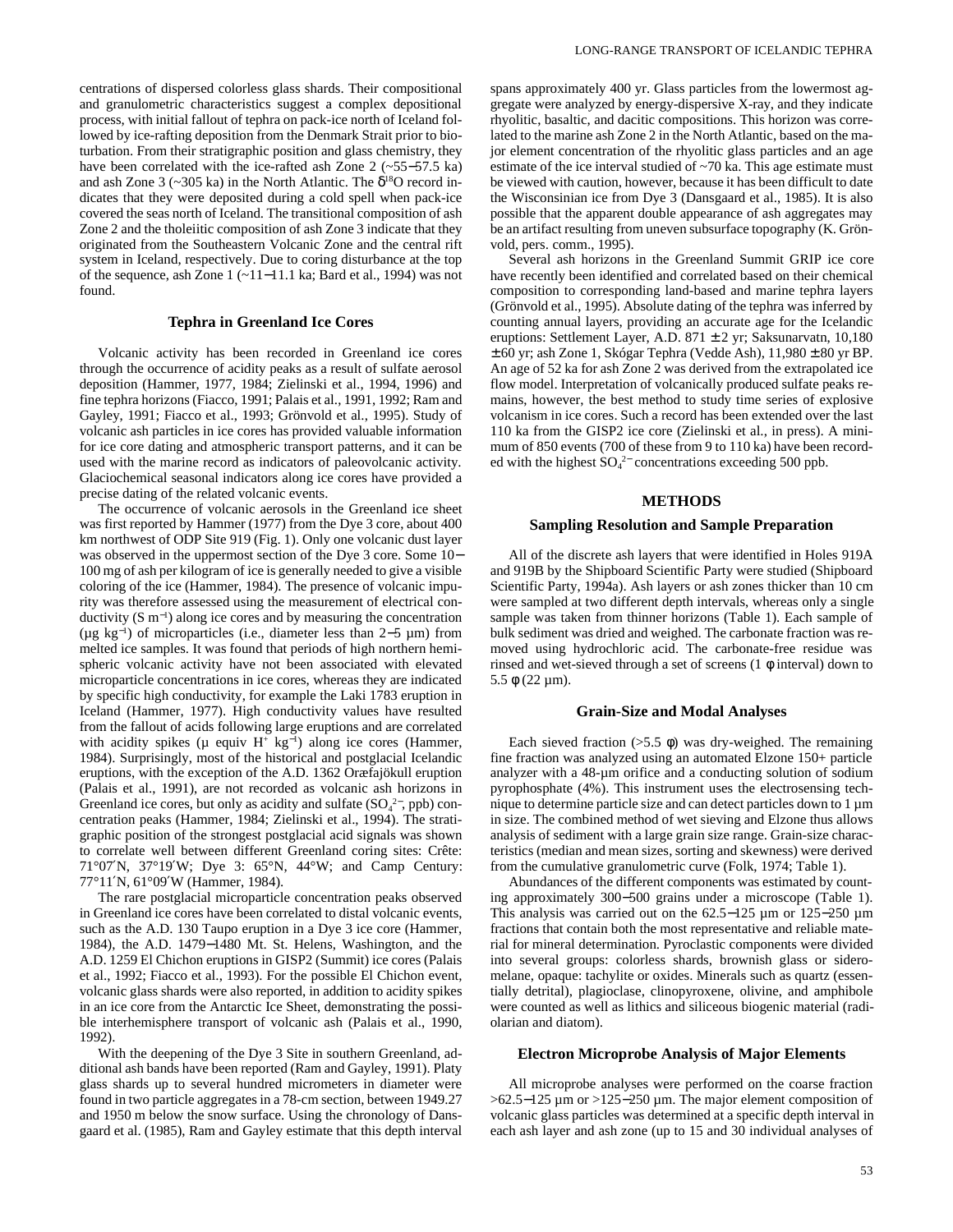|                       |                                               |                       | $\delta^{18}O$                          |                |                             |                   |                                    |                  | Grain-size characteristics |              |                    | Glass           |                      | Tach./        | Plagio./        |              |
|-----------------------|-----------------------------------------------|-----------------------|-----------------------------------------|----------------|-----------------------------|-------------------|------------------------------------|------------------|----------------------------|--------------|--------------------|-----------------|----------------------|---------------|-----------------|--------------|
| Layer                 | Core, section,<br>interval (cm)               | Depth<br>(mbsf)       | age<br>(ka)                             | Type           | Color                       | Thickness<br>(cm) | Top-bottom<br>(mbsf)               | $\varnothing$ 50 | Mz                         | Sg           | Sk                 | Col.<br>(% )    | Sid.<br>(% )         | Opaq.<br>(% ) | K.Feld.<br>(% ) | Cpx.<br>(% ) |
| 152-919A-             |                                               |                       |                                         |                |                             |                   |                                    |                  |                            |              |                    |                 |                      |               |                 |              |
| $A(*)$<br>$A(*)$<br>В | $1H-1.11-12$<br>$1H-1.29-30$<br>2H-2, 140-141 | 0.11<br>0.29<br>10.90 | $11 - 11.1$<br>$11 - 11.1$<br>$55 - 57$ | DA<br>DA<br>AL | Dark grayish                | 3.0               | $10.90 - 10.93$                    | 4.68             | 4.89                       | 1.00         | 0.32               | $\frac{27}{35}$ | 8<br>28<br>81        | 10<br>8       | 11              |              |
| D                     | 2H-3, 18-19<br>7H-4, 135-138                  | 11.18<br>61.35        | $55 - 57$<br>488-489                    | AL<br>AL       | Gravish brown<br>Black      | 5.0<br>1.0        | $11.15 - 11.20$<br>61.36-61.37     | 4.36<br>6.09     | 4.30<br>5.82               | 1.46<br>2.32 | $-0.06$<br>$-0.18$ | 93              | 31                   | 23            |                 | 10           |
| E<br>F                | 8H-1, 94-95<br>$10H-2$ , $112-113$            | 65.94<br>86.62        | 539-540<br>664-665                      | AP<br>AP       | Black<br>Grayish brown      |                   |                                    | 6.68<br>6.45     | 6.41<br>6.10               | 1.73<br>1.93 | $-0.23$<br>$-0.27$ |                 | 15<br>37             | 11<br>30      | $\overline{c}$  |              |
| 152-919B-             |                                               |                       |                                         |                |                             |                   |                                    |                  |                            |              |                    |                 |                      |               |                 |              |
| $G(*)$<br>$G(*)$      | 1H-1, 24-25<br>$1H-1.38-39$                   | 0.24<br>0.38          | $11 - 11.1$<br>$11 - 11.1$              | DA<br>DA       |                             |                   |                                    |                  |                            |              |                    | 10<br>27        | $\frac{25}{13}$      | 8<br>6        | 3               | $\sim$       |
| H                     | 2H-1, 106-109<br>2H-2, 24-27                  | 10.26<br>10.94        | $55 - 57$<br>$55 - 57$                  | AL<br>AL       | <b>Black</b><br>Light brown | 4.0<br>3.0        | $10.26 - 10.30$<br>$10.91 - 10.94$ | 4.77<br>4.36     | 5.12<br>4.48               | 1.35<br>1.64 | 0.39<br>0.11       | 42<br>98        | 54                   |               |                 |              |
|                       | Not cored from 18.7 to 90.0 mbsf              |                       |                                         |                |                             |                   |                                    |                  |                            |              |                    |                 |                      |               |                 |              |
|                       | 5H-5, 87-88<br>$6H-6$ , $22-25$               | 115.87<br>126.22      | 765-766                                 | AP<br>DA       | <b>Black</b>                |                   |                                    | 5.00             | 4.93                       | 1.25         | $-0.09$            | 82              | 51<br>$\overline{2}$ | 43            | 4<br>6          |              |
| r.<br>M               | 6H-6, 87-91<br>8H-3, 94-95                    | 126.87<br>141.44      |                                         | AL<br>AP       | <b>Black</b>                | 4.0               | 126.87-126.91                      | 5.36<br>4.59     | 5.33<br>4.45               | 2.32<br>1.62 | $-0.02$<br>$-0.13$ |                 | 40<br>38             | 32<br>12      | 13              |              |

**Table 1. Depth,** δ**18O dating, thickness, grain-size characteristics and composition of ash layers, pods, and ash zones of Site 919.**

Notes: Ø50 = median size, Mz = graphic mean, Sg = sorting coefficient, and Sk = graphic skewness, after Folk (1974). Col. = colorless glass shards (platy and vesicular) and micropumice. Sid. = sideromelane (brownish glass)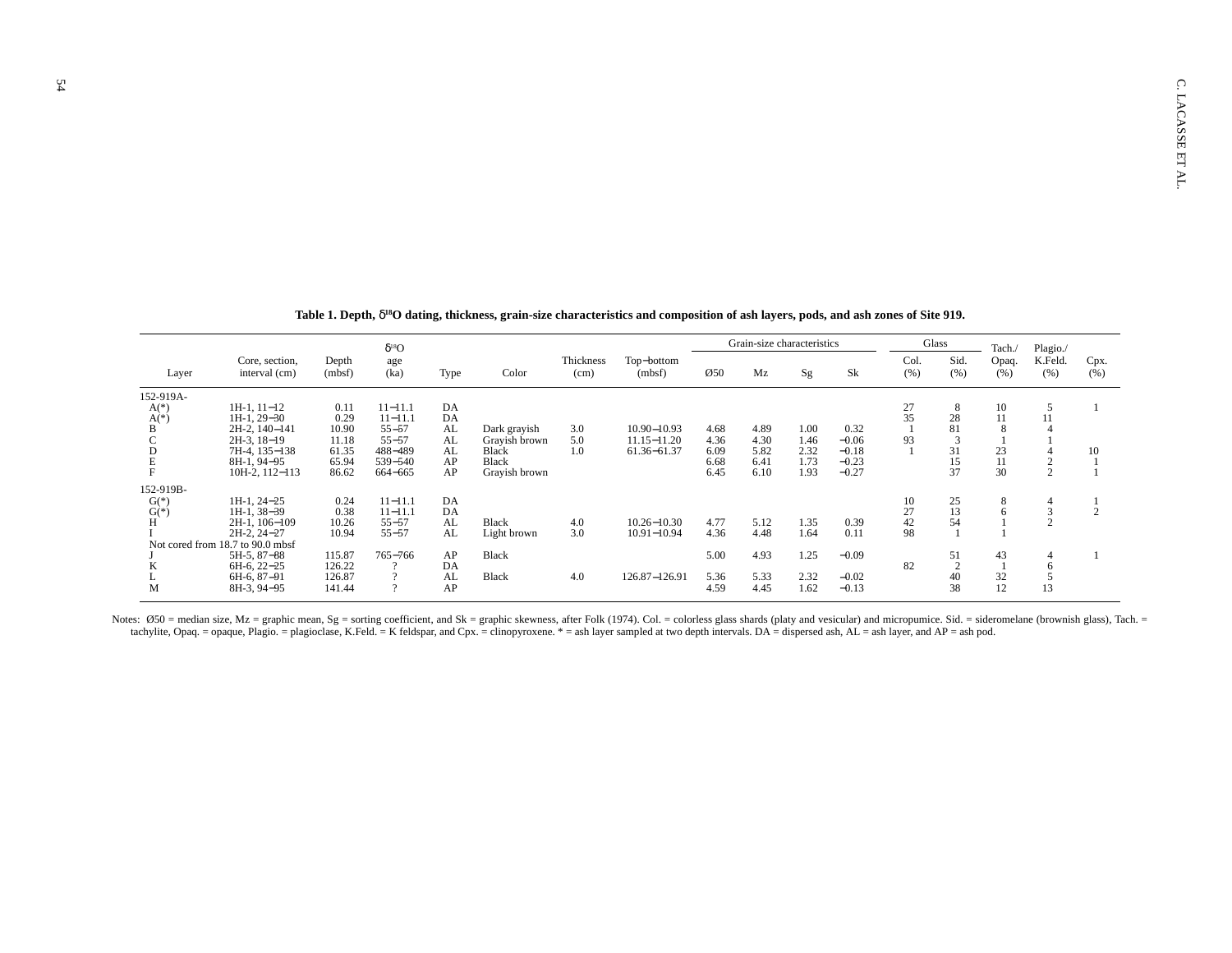glass shards for homogeneous and heterogeneous glass composition, respectively) using a Cameca electron microprobe. Our analytical technique follows the recommendations adopted for the standardization of the chemical analysis of tephra (INQUA Inter-Congress Committee on Tephrochronology, 1990). A beam current of 10 nA with an accelerating voltage of 15 kV was used. Na loss was minimized for silicic glass analysis by using a beam defocused to 10 µm and by collecting counts at regular time intervals (2 s) and extrapolating the decay curve back to count initiation (Nielsen and Sigurdsson, 1981). Calibrations of silicic and basaltic glass compositions were made by running the natural glass standards KN-18 (comendite obsidian from Kenya; Nielsen and Sigurdsson, 1981) and VG-2 (basaltic glass from the Juan de Fuca Ridge), respectively.

## **Neutron Activation Analysis of Trace Elements**

Neutron activation was performed on bulk ashes for all the discrete ash layers with less than 5%−10% crystals. Each tephra sample (31−62 µm or 62−125 µm fraction) was irradiated with a flux of 1014 n/cm2/s for 1−3 hr in aluminum sleeves at Centre d'Etudes Nucléaires of Saclay, France. Measurements of trace element concentrations were made using an intrinsic Ge detector of 100 cm<sup>3</sup>, using granite and basalt standards (GSN and BEN) from the Centre de Recherches Pétrographiques et Géochimiques (CRPG) of Nancy, France. Quantification was done following automatic peak search, nuclear identification, and calculation for element concentration. Analytical precision is 10% for Sc, Co, Zr, Cs, La, Ce, Sm, Eu, Tb, Yb, Hf, Ta, and Th; 15% for Cr, Sb, Ba, Nd, and Lu; and 20% for U.

## **LITHOLOGY AND STRATIGRAPHY**

Tephra were sampled in lithologic Unit I, from Cores 152-919A-1H through 10H and Cores 152-919B-1H through 8H, which is composed of silty clay, clayey silt, and clay with silt (Shipboard Scientific Party, 1994a). Bedding and poor sorting in the sediment were observed. These sedimentological features are interpreted to be indicative of deposition from the melting of sediment-rich pack ice and icebergs, combined with subsequent turbidite flow along the seafloor. Biogenic components occur as diatoms, sponge spicules, foraminifers, and calcareous nannofossils. Variation in calcareous microfossil abundance observed especially in the lower half of the sequence, between 65 and 147 mbsf, may reflect change in carbonate production and influx of terrigenous material as a result of glacial-interglacial oscillations. Among the terrigenous material, quartz is the most abundant and is commonly associated with amphibole, clinopyroxene, and opaque minerals. Garnet, epidote, and sphene were found occasionally. This terrigenous material is likely derived from a continental source in East Greenland. Dropstones (0.2−5 cm in diameter) of basalt, gneiss, dolerite, and gabbro, among others, are scattered throughout the lithology. The dominant basaltic lithology (50% of the total) indicates an origin from the Tertiary basaltic formation of the Scoresby Sund region in East Greenland (Shipboard Scientific Party, 1994a). Dropstones were found, however, to be less abundant than in the other holes drilled during Leg 152, due to the greater distance from East Greenland.

## **DATING OF THE TEPHRA LAYERS**

Major discrepancies remain between the interpretation of the isotope stratigraphy (strontium and oxygen) and the biomagnetostratigraphy for the lowermost 50 m of Hole 919B (Shipboard Scientific Party, 1994a; Israelson and Spezzaferri, this volume; Flower, this volume). The first method indicates a late Quaternary age for this section, whereas a higher age is suggested from the study of nannofossil and foraminifer assemblages, placing the Pliocene/Pleistocene boundary at about 128 mbsf (Shipboard Scientific Party, 1994a). Only the Brunhes/Matuyama boundary (780 ka) has been unambiguously identified at about 120.5 mbsf (Cande and Kent, 1992; Shipboard Scientific Party, 1994a; Fig. 2). No precise age can therefore be suggested for the oldest tephra below this depth.

Oxygen ( $\delta^{18}$ O) and carbon ( $\delta^{13}$ C) isotope contents of foraminifers were measured along Hole 919A (Flower, this volume). An age model for this section has been suggested, based on the isotope stage boundaries of Imbrie et al. (1984). The 93.59-m sequence of Hole 919A spans approximately the last 690 ka down to oxygen isotope Stage 17 (Fig. 2). Mean  $\delta^{18}O$  ages of the tephra were determined by linearly interpolating between isotopic stage boundaries. However, due to the limited resolution of the record (one sample per core section) refined isotopic ages were suggested for the ash layers and ash zones in Site 919 sediments that have been correlated to other known stratigraphic makers in North Atlantic sediments (e.g., ash Zone 1 and ash Zone 2) (Smythe et al., 1985; Bard et al., 1994; Lacasse et al., 1995, 1996).

## **DESCRIPTION AND GRAIN-SIZE CHARACTERISTICS OF TEPHRA LAYERS**

Three major types of tephra occurrence within the sediment were defined, based on their visual characteristics and modal composition. These include ash layers (type AL), dispersed ash (type DA), and ash pods (type AP). Each type was assigned a letter, A through M (Table 1). Six discrete ash layers (type AL) were studied within the depth interval 0−142 mbsf, corresponding to the Pliocene−Pleistocene period (Shipboard Scientific Party, 1994a). They show a more or less sharp contact with the underlying and overlying sediment, indicative of limited mixing by bioturbation, in a high sedimentation rate environment. Thickness varies between 1 (Layer D) and 5 cm (Layer C). Ash color varies, including light brown, grayish brown, dark gray, and black. Crystals make up to 15% of the total components in the 3 φ fraction (e.g., Layer D; 4% feldspar, 10% clinopyroxene). Abundances of the different components were found to depend strongly on the size fraction studied. For example the correlative Layers B  $(4 \phi$  fraction) and H (3 φ fraction) in Holes 919A and 919B exhibit a difference in colorless shards and brownish glass that appears to be mainly the result of grain size (Table 1). Sideromelane, tachylite, crystal and lithic grains are less abundant in the coarse fractions ( $\phi \leq 3$ ) because of their relatively high density and rounded shape in comparison with the less dense and platy colorless shards (i.e., essentially bubble walls). Following distal airborne transport, the former tend to settle through the air and water column more rapidly and closer to source than the latter. Layers C and I in Holes 919A and 919B comprise essentially colorless shards  $(>90\%$  in the 3  $\phi$  size fraction) and can be considered as homogeneous in composition. Although its fine sand fraction shows a high concentration of colorless shards (around 80%), Layer K at 126 mbsf in Hole 919B was identified as an ash zone because of its high clay content and its dispersed nature in the sediment.

Grain-size characteristics of the discrete ash layers (type AL) and ash pods (AP) were determined, including median diameter (φ 50), graphic mean (Mz), graphic standard deviation (Sg, sorting coefficient), and graphic skewness (Sk) (Folk, 1974; Table 1). All of the tephra fall into the fine to coarse silt size classes, between 4 and 7 φ (Folk, 1974). By comparison, the ash layers of Site 907, located 350 km north of Iceland, are generally coarser, between 3 and 5 φ (Lacasse et al., in press). The finer grain size of tephra layers found at Site 919 can be explained by their greater distance from the same potential volcanic sources in Iceland, around 750 km to the northeast. Their relatively good sorting  $(1 \leq Sg \leq 2.3)$  indicates, however, that they have a primary fallout origin. Both grain size and sorting of tephra from Site 919 in the Irminger Basin are compatible with longrange airborne transport of these ashes toward south Greenland from volcanic sources located on Iceland.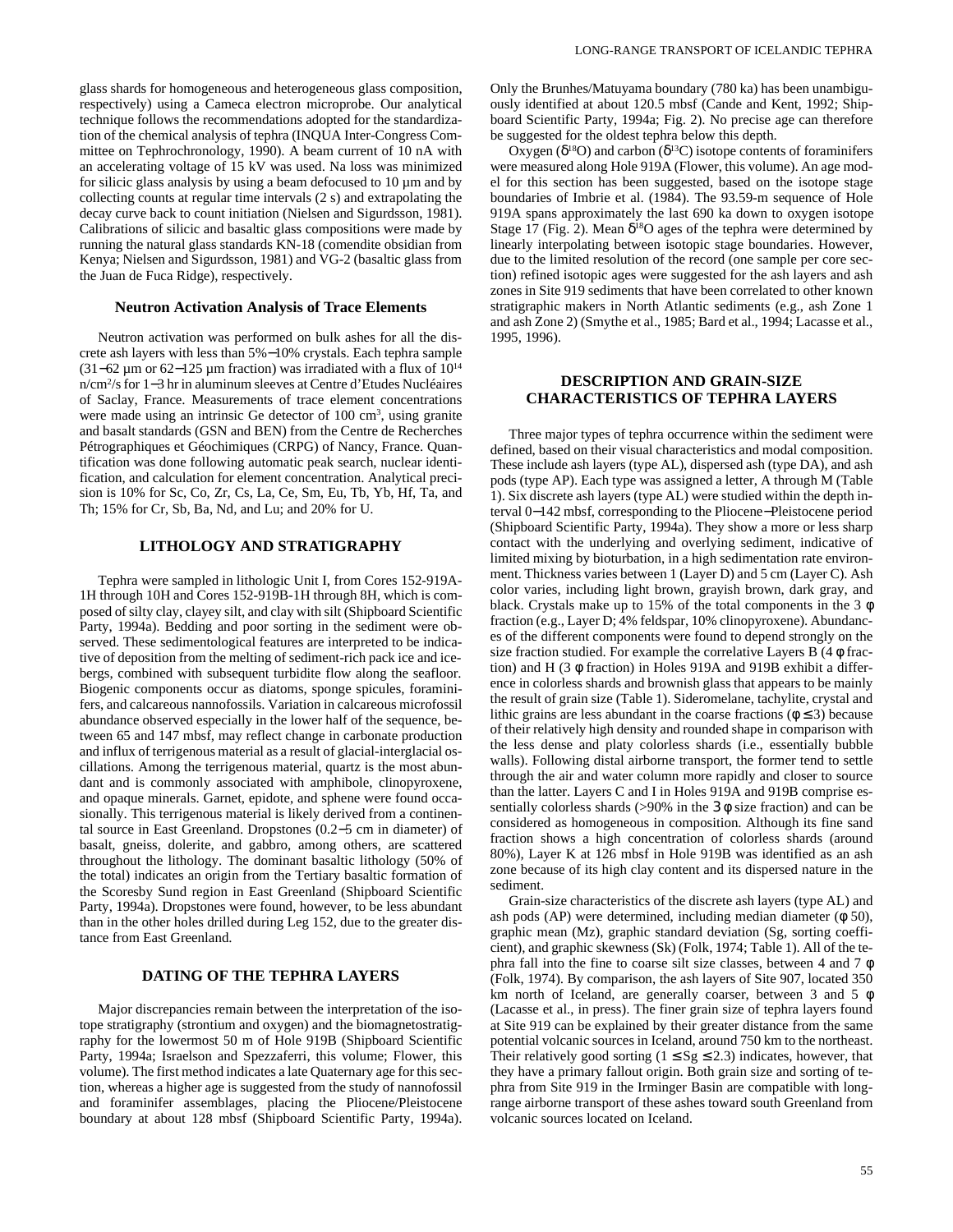

Figure 2. Stratigraphic position and silica content of Pliocene−Pleistocene ash layers in Holes 919A and 919B. Paleomagnetic and  $\delta^{18}O$  ages are from Shipboard Scientific Party (1994a) and Flower (this volume), respectively. Also shown are ash Zone 1 (11− 11.1 ka after Bard et al., 1994) and ash Zone 2 (55− 57.5 ka after Smythe et al., 1985; Lacasse et al., 1996).

A mixed ash zone, Layers A and G, was found in the uppermost 50 cm of the sediment in Holes 919A and 919B, respectively. It is characterized by a relatively high concentration of dispersed colorless and brownish glass shards over a depth interval of several tens of centimeters (Table 1). Its heterogeneous composition, with high lithic and crystal contents, and coarse grain size, suggests an ice-rafting origin of the tephra deposit. Its young age indicates that it is likely to belong to ash Zone 1 (Fig. 2).

# **GEOCHEMISTRY, CORRELATION AND POTENTIAL SOURCES OF TEPHRA LAYERS**

## **Major Elements**

Microprobe analytical totals of silicic glasses range between about 95.5 and 99.5% (Table 2). Difference from 100% is largely attributed to the water content of the glass. Totals for individual analyses of mafic glass shards range between 98% and 101.5% (Table 3). All of the layers can be classified into two compositional groups: heterogeneous layers with mafic and silicic glass composition (Layers A, B, and C in Hole 919A and Layers G, H, I, and K in Hole 919B, with  $SiO<sub>2</sub>$  ranging between 45 and 76 wt%) and homogeneous layers with basaltic glass composition (Layers D, E, and F in Hole 919A and Layers J, L, and M in Hole 919B, with  $SiO<sub>2</sub>$  ranging between 46 and 52 wt%). Very few glass shards were found with a basaltic andesite composition, with  $SiO<sub>2</sub>$  ranging between 52 and 57 wt%.

A total alkali-silica (TAS) diagram was used to classify glass shards compositions and to discriminate between the only two potential Pliocene−Pleistocene volcanic sources in the North Atlantic region (i.e., Iceland and Jan Mayen). All of the tephra plot within two major TAS fields defining basalt and rhyolite compositions, showing an Icelandic affinity (Fig. 3). None of the tephra can be considered to have an affinity with the trachy basaltic rock series of Jan Mayen (Imsland, 1984). Furthermore, as it was pointed out for the Pliocene and Pleistocene tephra of Site 907, microprobe analyses of all the basaltic glass shards from Holes 919A and 919B indicate a potassium content higher than 0.2 wt%, which represents the upper limit for basaltic glass originated from the Mid-Atlantic Ridge (Sigurdsson, 1981; Lackschewitz and Wallrabe-Adams, 1991; Lackschewitz et al., 1994). The Reykjanes Ridge, approximately 500 km east of Site 919, is not considered a likely source of volcaniclastic sedimentation in this region during the Quaternary. The different volcanic systems in Iceland should therefore be considered as the exclusive sources of the Pliocene−Pleistocene tephra found at Site 919.

#### **Basic and Intermediate Glass**

Individual glass analyses of the basic and intermediate glass shards are plotted as a function of  $SiO_2$ ,  $Al_2O_3$ ,  $FeO^*$ , and CaO vs. MgO in Figure 4. MgO concentrations vary between 8 and 3.5 wt%, showing a negative correlation with increasing CaO content (Fig. 4D). Trends for silica, alumina and iron contents show a kink between 5 and 5.5 wt% MgO, corresponding to the compositional boundary between basaltic and intermediate glass. These breaks in trends can be related to changes in associated phase assemblages, with fractionation or accumulation of olivine and/or spinel, and crystallization of plagioclase and clinopyroxene. Similar variation trends were found for different tholeiitic volcanic systems in Iceland, showing a break at a Mg value (i.e., atomic ratio 100 Mg/Mg+Fe2+) of about 70 (Meyer et al., 1985).

Among the major elements,  $TiO<sub>2</sub>$  and  $K<sub>2</sub>O$  show the largest compositional variation in Iceland basalts (Jakobsson, 1979b; Larsen,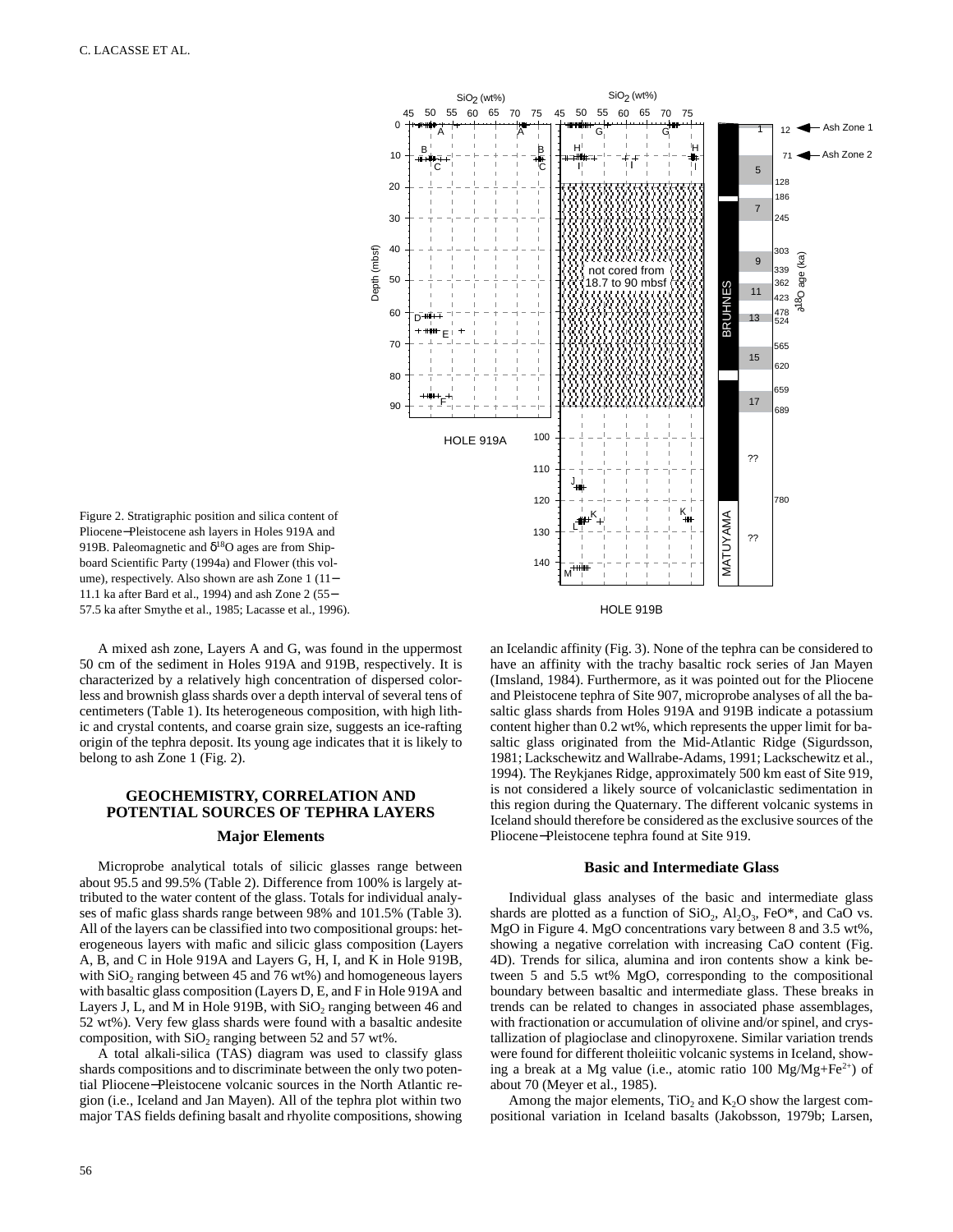| Table 2. Electron microprobe analyses and normative composition of silicic glassy tephra from Site 919. |  |  |  |
|---------------------------------------------------------------------------------------------------------|--|--|--|
|                                                                                                         |  |  |  |

| Hole:<br>Core, section:<br>Interval (cm):<br>Layer: | 919A<br>$1H-1$<br>$11 - 12$<br>$A(*)$ | 919A<br>$1H-1$<br>$29 - 30$<br>$A(*)$ | 919A<br>$2H-2$<br>$140 - 141$<br>B | 919A<br>$2H-3$<br>$18 - 19$<br>$\mathbf C$ | 919B<br>$1H-1$<br>$24 - 25$<br>$G(*)$ | 919B<br>$1H-1$<br>$38 - 39$<br>$G(*)$ | 919B<br>$2H-1$<br>$106 - 109$<br>H | 919B<br>$2H-2$<br>$24 - 27$ | 919B<br>6H-6<br>$22 - 25$<br>$\mathbf K$ |
|-----------------------------------------------------|---------------------------------------|---------------------------------------|------------------------------------|--------------------------------------------|---------------------------------------|---------------------------------------|------------------------------------|-----------------------------|------------------------------------------|
| Type:                                               | DA                                    | DA                                    | AL                                 | AL                                         | DA                                    | DA                                    | AL                                 | AL                          | DA                                       |
| N:                                                  | 9                                     | 10                                    | 15                                 | 15                                         | 11                                    | 15                                    | 15                                 | 14                          | 20                                       |
| SiO <sub>2</sub>                                    | $71.00(0.49)$ †                       | 70.88(0.66)                           | 72.29(0.55)                        | 73.05(0.60)                                | 70.70 (0.47)                          | 70.25(0.50)                           | 72.16(0.53)                        | 72.36 (0.44)                | 71.03(0.52)                              |
| TiO <sub>2</sub>                                    | 0.29(0.04)                            | 0.28(0.05)                            | 0.17(0.05)                         | 0.18(0.05)                                 | 0.28(0.04)                            | 0.31(0.05)                            | 0.15(0.03)                         | 0.15(0.04)                  | 0.25(0.05)                               |
| $Al_2O_3$                                           | 13.63(0.22)                           | 13.49(0.13)                           | 11.46(0.14)                        | 11.74(0.25)                                | 13.49 (0.12)                          | 13.48 (0.22)                          | 11.53(0.13)                        | 11.49(0.18)                 | 9.04(0.17)                               |
| $FeO*$                                              | 3.82(0.12)                            | 3.67(0.19)                            | 2.46(0.12)                         | 2.47(0.15)                                 | 3.80(0.19)                            | 3.78(0.14)                            | 2.48(0.10)                         | 2.47(0.13)                  | 4.73(0.17)                               |
| MnO                                                 | 0.12(0.04)                            | 0.12(0.04)                            | 0.06(0.05)                         | 0.07(0.05)                                 | 0.16(0.06)                            | 0.13(0.07)                            | 0.07(0.04)                         | 0.07(0.05)                  | 0.23(0.05)                               |
| MgO                                                 | 0.23(0.01)                            | 0.22(0.02)                            | 0.00(0.01)                         | 0.00(0.01)                                 | 0.21(0.02)                            | 0.21(0.03)                            | 0.01(0.01)                         | 0.00(0.00)                  | 0.01(0.01)                               |
| Ca <sup>o</sup>                                     | 1.29(0.09)                            | 1.23(0.07)                            | 0.38(0.04)                         | 0.26(0.05)                                 | 1.34(0.04)                            | 1.34(0.08)                            | 0.38(0.05)                         | 0.37(0.03)                  | 0.21(0.03)                               |
| Na <sub>2</sub> O                                   | 5.74(0.29)                            | 5.53(0.30)                            | 5.45(0.26)                         | 5.24(0.32)                                 | 5.91(0.21)                            | 5.95(0.28)                            | 5.27(0.20)                         | 5.22(0.19)                  | 6.07(0.32)                               |
| $K_2O$                                              | 3.35(0.15)                            | 3.37(0.12)                            | 3.91(0.11)                         | 3.88(0.08)                                 | 3.36(0.10)                            | 3.39(0.09)                            | 3.86(0.14)                         | 3.87(0.13)                  | 3.97(0.13)                               |
| Total                                               | 99.47                                 | 98.78                                 | 96.18                              | 96.89                                      | 99.25                                 | 98.84                                 | 95.90                              | 96.01                       | 95.53                                    |
| $\frac{Q}{Or}$<br>Ab<br>An<br>Ne                    | 20.47<br>19.76<br>48.49<br>1.54       | 21.71<br>20.02<br>47.04<br>2.05       | 28.80<br>23.90<br>38.48            | 28.88<br>23.54<br>39.85                    | 19.39<br>19.86<br>50.04<br>0.37       | 18.80<br>20.12<br>50.58<br>0.07       | 28.69<br>23.66<br>39.25            | 29.07<br>23.70<br>38.94     | 31.92<br>24.33<br>25.32                  |
| Di<br>$\frac{Hy}{Ol}$<br>Mt                         | 4.26<br>3.27<br>1.61                  | 3.58<br>3.45<br>1.56                  | 1.74<br>2.97                       | 1.18<br>3.26                               | 5.52<br>2.63<br>1.60                  | 5.80<br>2.37<br>1.60                  | 1.74<br>3.09                       | 1.70<br>3.07                | 0.96<br>7.38                             |
| $\mathbf{I}$                                        | 0.55                                  | 0.54                                  | 0.33                               | 0.35                                       | 0.53                                  | 0.59                                  | 0.30                               | 0.30                        | 0.49                                     |
| Total                                               | 99.94                                 | 99.94                                 | 99.94                              | 99.94                                      | 99.94                                 | 99.94                                 | 99.94                              | 99.94                       | 99.96                                    |

Notes:  $* =$  ash layer sampled at two depth intervals. DA = dispersed ash, AL = ash layer. *N* = number of analyses,  $\dagger$  = number in parentheses is one standard deviation of the mean. FeO\*: total iron as FeO. C.I.P.W. norms calculated on water-free basis with 15% total iron as Fe<sub>2</sub>O<sub>3</sub> and 85% as FeO.

1981). On such plots, the difference between volcanic systems is pronounced (Fig. 5). Basaltic glass shards from the mixed ash zone located in the uppermost 50 cm of Core 152-919A-1H and Core 152- 919B-1H (i.e., Layers A and G) show three separate fields characteristic of Grímsvötn, Veidivötn, and Katla volcanic systems on the Eastern Volcanic Zone in Iceland (Figs. 5A, B, F). These three volcanic systems have been previously proposed as the likely sources for the basaltic components of the ice-rafted ash Zone 1 in the North Atlantic and its terrestrial counterpart, the Vedde Ash in western Norway (Mangerud et al., 1984; Kvamme et al., 1989). Based on its stratigraphic position, we also suggest that this ash zone represents ash Zone 1, a Younger Dryas chronostratigraphic marker found widely in marine sediments in the North Atlantic and 14C dated at 11− 11.1 ka (Bard et al., 1994).

TiO<sub>2</sub> vs. K<sub>2</sub>O plots of basaltic glass shards from the two mixed layers found between 10.2 and 11.2 mbsf in both Holes 919A and 919B (i.e., Layers B, C, H, and I) also show two separate fields with compositional ranges similar to those of Vatnafjöll and Hekla volcanic systems (Figs. 5C, D, F). The lowermost Layers C and I are characterized by a broader compositional range, with  $TiO<sub>2</sub>$  content increasing with decreasing  $K_2O$  content, whereas Layers B and H are more chemically homogeneous. Based on their common basaltic composition and stratigraphic position, we correlate Layers B and C in Hole 919A with Layers H and I in Hole 919B, respectively.

The only discrete basaltic layers found at Site 919 (i.e., Layer D in Hole 919A and Layer L in Hole 919B) are defined by distinct chemical fields (Fig. 5E). The Hekla and Vatnafjöll volcanic systems are the likely sources for these two tephra layers.

#### **Silicic Glass**

TAS plots of all the rhyolitic tephra recovered at Site 919 reveal a homogeneous glass composition with an Icelandic affinity (Fig. 3). Chemically homogeneous silicic tephra layers were shown to be excellent chronostratigraphic markers in both sediment cores and ice cores (Hammer, 1977; Fiacco, 1991; Palais et al., 1991, 1992; Ram and Gayley, 1991; Fiacco et al., 1993; Lacasse et al., 1995, 1996; Grönvold et al., 1995). They can be easily correlated to volcanic sources on land. Average and standard deviation of glass analyses for each rhyolitic tephra from Site 919 were calculated on a water-free basis and plot in four different chemical diagrams (i.e.,  $Al_2O_3$ , FeO\*, CaO, and  $K_2O$  vs. SiO<sub>2</sub> content; Fig. 6 A–D). These plots were compared with fields characteristic of three chronostratigraphic markers present in North Atlantic sediment, south of Iceland to 45°N latitude. (i.e., the ash Zones 1, 2, and 3; Sigurdsson, 1982; Lacasse et al., 1995, 1996). These marine tephra are generally found as dispersed glass shards over depth intervals of several tens of centimeters in sediment and are interpreted to be transported and deposited by ice-rafting.

The marine ash Zone 1 was <sup>14</sup>C dated at about 11−11.1 ka and its terrestrial counterpart, the Vedde Ash, at about 10.3−10.6 ka (Mangerud et al., 1984; Bard et al., 1994). Recent study by Lacasse et al. (1996) on the ice-rafted ash Zones 2 and 3 indicates a  $\delta^{18}$ O age close to 55 and 305 ka, respectively, in good agreement with previous work (Ruddiman and Glover, 1972; Smythe et al., 1985). The rhyolitic glass compositions of the tephra are chemically homogeneous and show distinct fields (Fig. 6E−F). Based on a water-free rhyolitic glass composition, ash Zone 1 and ash Zone 2 have been correlated to two major ignimbrite formations in southern Iceland—the Sólheimar Ignimbrite (Katla volcano) and the Thórsmörk Ignimbrite (Tindfjallajökull volcano) (Sigurdsson, 1982; Lacasse et al., 1995, 1996). Correlation of the tholeiitic rhyolitic ash Zone 3 with a specific Icelandic source needs further investigation.

The rhyolitic tephra recovered at Site 919 exhibit the same chemical homogeneity, with three distinct fields (Fig. 6A−D). Rhyolitic glass composition of Layers A and G (mixed ash zones) in Holes 919A and 919B have major element concentrations similar to that of ash Zone 1, confirming our correlation from the basaltic glass chemistry. Layers A and G have the most aluminous (13.59  $\langle$  Al<sub>2</sub>O<sub>3</sub>  $\langle$ 13.70 wt%) and calcic  $(1.25 < CaO < 1.35$  wt%) and, subsequently, the least siliceous  $(71.08 < SiO<sub>2</sub> < 71.76 wt%)$  rhyolitic glass composition. These major element concentrations, in addition to a relatively low potassium  $(3.37 < K_2O < 3.43$  wt%) and high iron  $(3.71 < FeO^*$ < 3.84 wt%) contents, place the silicic glass fraction of Layers A and G within the compositional field of transitional alkali-rhyolite. In contrast, Layers B and C in Hole 919A and Layers H and I in Hole 919B contain the most siliceous glass with  $SiO<sub>2</sub>$  concentration ranging between 75.16 and 75.39 wt% (water-free basis). Variations in their alumina (11.91 < Al<sub>2</sub>O<sub>3</sub> < 12.12 wt%), iron (2.55 < FeO\* < 2.58 wt%), calcium (0.27 < CaO < 0.40 wt%), and potassium (4.01 < K<sub>2</sub>O  $<$  4.07 wt%) concentrations indicate an alkali-rhyolite affinity, which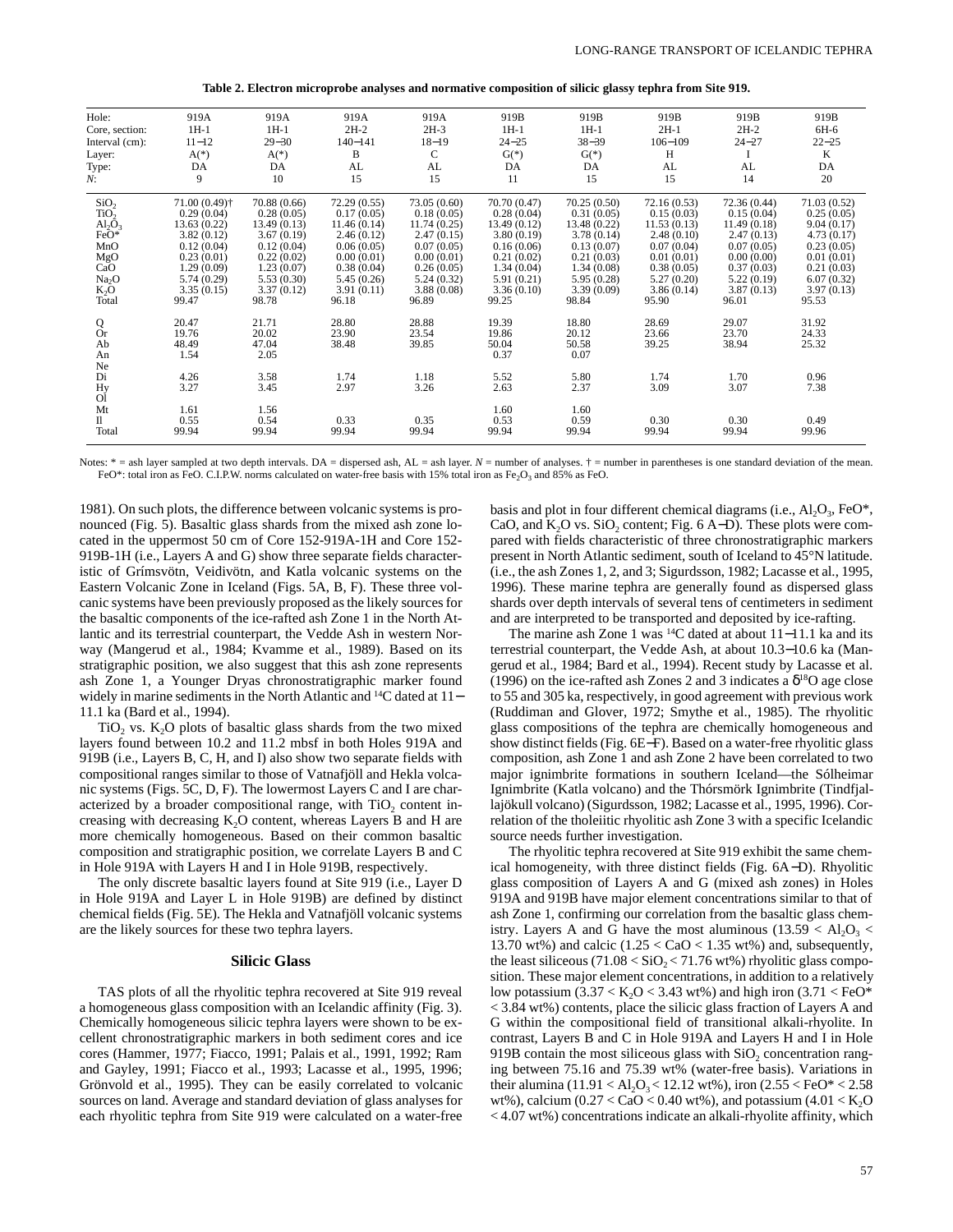**Table 3. Electron microprobe analyses of basic and intermediate glass shards from Site 919.**

| Hole:                                                                                                                                        | 919A                                        | 919A                                         | 919A                                        | 919A                                        | 919A                                   | 919A                                     | 919A                                   | 919A                                         | 919A                                     | 919A                                     | 919A                                     | 919A                                     | 919A                                         | 919A                                 | 919A                                               | 919A                                     |
|----------------------------------------------------------------------------------------------------------------------------------------------|---------------------------------------------|----------------------------------------------|---------------------------------------------|---------------------------------------------|----------------------------------------|------------------------------------------|----------------------------------------|----------------------------------------------|------------------------------------------|------------------------------------------|------------------------------------------|------------------------------------------|----------------------------------------------|--------------------------------------|----------------------------------------------------|------------------------------------------|
| Core, section:                                                                                                                               | $1H-1$                                      | $1H-1$                                       | $1H-1$                                      | $1H-1$                                      | $1H-1$                                 | $1H-1$                                   | $1H-1$                                 | $1H-1$                                       | $1H-1$                                   | $1H-1$                                   | $1H-1$                                   | $1H-1$                                   | $1H-1$                                       | $1H-1$                               | $1H-1$                                             | $1H-1$                                   |
| Interval: (cm)                                                                                                                               | $11 - 12$                                   | $11 - 12$                                    | $11 - 12$                                   | $11 - 12$                                   | $11 - 12$                              | $11 - 12$                                | $11 - 12$                              | $11 - 12$                                    | $29 - 30$                                | $29 - 30$                                | $29 - 30$                                | $29 - 30$                                | $29 - 30$                                    | $29 - 30$                            | $29 - 30$                                          | $29 - 30$                                |
| Layer:                                                                                                                                       | $A(*)$                                      | $A(*)$                                       | $A(*)$                                      | $A(*)$                                      | $A(*)$                                 | $A(*)$                                   | $A(*)$                                 | $A(*)$                                       | $A(*)$                                   | $A(*)$                                   | $A(*)$                                   | $A(*)$                                   | $A(*)$                                       | $A(*)$                               | $A(*)$                                             | $A(*)$                                   |
| Type:                                                                                                                                        | DA                                          | DA                                           | DA                                          | DA                                          | DA                                     | DA                                       | DA                                     | DA                                           | DA                                       | DA                                       | DA                                       | DA                                       | DA                                           | DA                                   | DA                                                 | DA                                       |
| SiO <sub>2</sub>                                                                                                                             | 48.17                                       | 48.60                                        | 45.10                                       | 46.83                                       | 49.64                                  | 49.11                                    | 50.01                                  | 50.94                                        | 49.46                                    | 49.11                                    | 49.85                                    | 50.17                                    | 51.01                                        | 56.00                                | 49.58                                              | 46.98                                    |
| TiO <sub>2</sub>                                                                                                                             | 4.15                                        | 2.38                                         | 4.56                                        | 1.45                                        | 3.14                                   | 2.90                                     | 2.42                                   | 3.95                                         | 1.53                                     | 1.45                                     | 1.59                                     | 2.70                                     | 1.70                                         | 2.97                                 | 4.30                                               | 4.54                                     |
| $AI_2O_3$                                                                                                                                    | 13.03                                       | 13.19                                        | 13.40                                       | 16.71                                       | 13.61                                  | 13.19                                    | 13.18                                  | 13.67                                        | 14.94                                    | 15.68                                    | 14.64                                    | 13.39                                    | 14.12                                        | 13.93                                | 13.35                                              | 13.20                                    |
| FeO*                                                                                                                                         | 14.43                                       | 13.85                                        | 15.44                                       | 9.92                                        | 14.41                                  | 14.82                                    | 14.32                                  | 13.31                                        | 11.53                                    | 11.03                                    | 11.63                                    | 14.23                                    | 12.49                                        | 11.07                                | 14.77                                              | 15.60                                    |
| MnO                                                                                                                                          | 0.19                                        | 0.21                                         | 0.21                                        | 0.21                                        | 0.26                                   | 0.26                                     | 0.21                                   | 0.14                                         | 0.23                                     | 0.11                                     | 0.19                                     | 0.18                                     | 0.17                                         | 0.21                                 | 0.26                                               | 0.28                                     |
| MgO                                                                                                                                          | 4.73                                        | 5.80                                         | 5.08                                        | 7.87                                        | 5.20                                   | 5.60                                     | 5.51                                   | 4.22                                         | 8.05                                     | 8.14                                     | 7.31                                     | 5.46                                     | 6.58                                         | 3.40                                 | 4.61                                               | 5.06                                     |
| CaO                                                                                                                                          | 9.37                                        | 10.66                                        | 9.89                                        | 13.45                                       | 9.90                                   | 10.14                                    | 10.22                                  | 8.73                                         | 12.08                                    | 12.01                                    | 12.28                                    | 10.59                                    | 11.70                                        | 7.20                                 | 9.42                                               | 9.92                                     |
| Na <sub>2</sub> O                                                                                                                            | 3.24                                        | 2.59                                         | 2.34                                        | 2.09                                        | 2.75                                   | 2.75                                     | 2.53                                   | 3.35                                         | 1.99                                     | 1.98                                     | 2.21                                     | 2.72                                     | 2.16                                         | 3.36                                 | 3.17                                               | 2.86                                     |
| K, O                                                                                                                                         | 0.86                                        | 0.41                                         | 1.68                                        | 0.11                                        | 0.48                                   | 0.41                                     | 0.31                                   | 1.13                                         | 0.16                                     | 0.18                                     | 0.24                                     | 0.43                                     | 0.29                                         | 1.64                                 | 0.81                                               | 0.70                                     |
| $P_2O_5$                                                                                                                                     | 0.52                                        | 0.38                                         | 0.61                                        | 0.34                                        | 0.47                                   | 0.48                                     | 0.36                                   | 0.63                                         | 0.31                                     | 0.36                                     | 0.22                                     | 0.38                                     | 0.36                                         | 0.54                                 | 0.60                                               | 0.61                                     |
| Total                                                                                                                                        | 98.69                                       | 98.07                                        | 98.31                                       | 98.98                                       | 99.86                                  | 99.66                                    | 99.07                                  | 100.07                                       | 100.28                                   | 100.05                                   | 100.16                                   | 100.25                                   | 100.58                                       | 100.32                               | 100.87                                             | 99.75                                    |
| Hole:<br>Core, section:<br>Interval: (cm)<br>Layer:<br>Type:                                                                                 | 919A<br>$1H-1$<br>$29 - 30$<br>$A(*)$<br>DA | 919A<br>$1H-1$<br>$29 - 30$<br>$A(*)$<br>DA  | 919A<br>$1H-1$<br>$29 - 30$<br>$A(*)$<br>DA | 919A<br>$1H-1$<br>$29 - 30$<br>$A(*)$<br>DA | 919A<br>$2H-2$<br>140-141<br>B<br>AL   | 919A<br>$2H-2$<br>$140 - 141$<br>B<br>AL | 919A<br>$2H-2$<br>B<br>AL              | 919A<br>$2H-2$<br>140-141 140-141<br>B<br>AL | 919A<br>$2H-2$<br>$140 - 141$<br>B<br>AL | 919A<br>$2H-2$<br>$140 - 141$<br>B<br>AL | 919A<br>$2H-2$<br>$140 - 141$<br>B<br>AL | 919A<br>$2H-2$<br>$140 - 141$<br>B<br>AL | 919A<br>$2H-2$<br>140-141 140-141<br>B<br>AL | 919A<br>$2H-2$<br>B<br>AL            | 919A<br>$2H-2$<br>$140 - 141$<br>B<br>AL           | 919A<br>$2H-2$<br>$140 - 141$<br>B<br>AL |
| SiO <sub>2</sub>                                                                                                                             | 49.85                                       | 48.50                                        | 49.01                                       | 50.49                                       | 49.79                                  | 50.80                                    | 50.20                                  | 50.19                                        | 50.83                                    | 49.95                                    | 51.05                                    | 50.65                                    | 50.94                                        | 50.91                                | 50.56                                              | 50.06                                    |
| TiO <sub>2</sub>                                                                                                                             | 1.55                                        | 4.53                                         | 1.64                                        | 1.57                                        | 2.49                                   | 2.84                                     | 2.78                                   | 2.73                                         | 3.13                                     | 2.62                                     | 2.68                                     | 2.71                                     | 3.00                                         | 2.80                                 | 2.52                                               | 2.59                                     |
| $Al_2O_3$                                                                                                                                    | 15.58                                       | 13.29                                        | 15.58                                       | 14.11                                       | 13.50                                  | 13.08                                    | 13.96                                  | 13.44                                        | 13.47                                    | 13.48                                    | 13.35                                    | 13.52                                    | 13.17                                        | 13.40                                | 13.38                                              | 13.29                                    |
| $FeO*$                                                                                                                                       | 11.30                                       | 14.34                                        | 11.44                                       | 12.35                                       | 13.83                                  | 15.38                                    | 14.34                                  | 14.99                                        | 14.71                                    | 13.67                                    | 13.36                                    | 14.53                                    | 15.04                                        | 14.14                                | 13.60                                              | 13.98                                    |
| MnO                                                                                                                                          | 0.23                                        | 0.16                                         | 0.10                                        | 0.10                                        | 0.14                                   | 0.22                                     | 0.18                                   | 0.21                                         | 0.15                                     | 0.29                                     | 0.26                                     | 0.26                                     | 0.27                                         | 0.20                                 | 0.20                                               | 0.22                                     |
| MgO                                                                                                                                          | 8.01                                        | 4.70                                         | 8.07                                        | 7.08                                        | 5.58                                   | 5.31                                     | 5.78                                   | 6.51                                         | 5.16                                     | 5.77                                     | 5.68                                     | 5.36                                     | 5.15                                         | 5.28                                 | 5.72                                               | 6.83                                     |
| CaO                                                                                                                                          | 12.38                                       | 9.34                                         | 12.23                                       | 11.89                                       | 10.59                                  | 10.08                                    | 10.63                                  | 10.13                                        | 10.22                                    | 10.66                                    | 10.44                                    | 10.14                                    | 9.63                                         | 10.11                                | 10.81                                              | 9.88                                     |
| Na <sub>2</sub> O                                                                                                                            | 1.46                                        | 3.13                                         | 1.95                                        | 2.32                                        | 2.55                                   | 2.71                                     | 2.65                                   | 2.28                                         | 2.06                                     | 2.78                                     | 2.63                                     | 2.98                                     | 2.11                                         | 2.48                                 | 2.52                                               | 3.07                                     |
| $K_2O$                                                                                                                                       | 0.14                                        | 0.82                                         | 0.24                                        | 0.19                                        | 0.38                                   | 0.59                                     | 0.56                                   | 0.32                                         | 0.45                                     | 0.38                                     | 0.39                                     | 0.44                                     | 0.45                                         | 0.39                                 | 0.33                                               | 0.41                                     |
| $P_2O_5$                                                                                                                                     | 0.29                                        | 0.73                                         | 0.35                                        | 0.33                                        | 0.40                                   | 0.45                                     | 0.40                                   | 0.38                                         | 0.44                                     | 0.43                                     | 0.38                                     | 0.35                                     | 0.49                                         | 0.48                                 | 0.33                                               | 0.40                                     |
| Total                                                                                                                                        | 100.79                                      | 99.54                                        | 100.61                                      | 100.43                                      | 99.25                                  | 101.46                                   | 101.48                                 | 101.18                                       | 100.62                                   | 100.03                                   | 100.22                                   | 100.94                                   | 100.25                                       | 100.19                               | 99.97                                              | 100.73                                   |
|                                                                                                                                              |                                             |                                              |                                             |                                             |                                        |                                          |                                        |                                              |                                          |                                          |                                          |                                          |                                              |                                      |                                                    |                                          |
| Hole:<br>Core, section:<br>Interval (cm):<br>Layer:<br>Type:                                                                                 | 919A<br>$2H-2$<br>В<br>AL                   | 919A<br>$2H-2$<br>140-141 140-141<br>B<br>AL | 919A<br>$2H-2$<br>$140 - 141$<br>B<br>AL    | 919A<br>$2H-3$<br>$18 - 19$<br>С<br>AL      | 919A<br>$2H-3$<br>$18 - 19$<br>C<br>AL | 919A<br>$2H-3$<br>$18 - 19$<br>C<br>AL   | 919A<br>$2H-3$<br>$18 - 19$<br>С<br>AL | 919A<br>$2H-3$<br>$18 - 19$<br>С<br>AL       | 919A<br>$2H-3$<br>$18 - 19$<br>C<br>AL   | 919A<br>$2H-3$<br>$18 - 19$<br>C<br>AL   | 919A<br>$2H-3$<br>$18 - 19$<br>C<br>AL   | 919A<br>$2H-3$<br>$18 - 19$<br>C<br>AL   | 919A<br>$7H-4$<br>D<br>AL                    | 919A<br>$7H-4$<br>D<br>AL            | 919A<br>7H-4<br>135-138 135-138 135-138<br>D<br>AL | 919A<br>$7H-4$<br>$135 - 138$<br>D<br>AL |
| SiO <sub>2</sub>                                                                                                                             | 50.48                                       | 50.43                                        | 50.87                                       | 54.24                                       | 50.33                                  | 49.22                                    | 49.52                                  | 47.65                                        | 51.07                                    | 47.10                                    | 47.71                                    | 46.99                                    | 48.88                                        | 48.15                                | 47.87                                              | 47.66                                    |
| TiO <sub>2</sub>                                                                                                                             | 2.62                                        | 2.48                                         | 2.63                                        | 2.52                                        | 3.52                                   | 4.01                                     | 3.95                                   | 4.41                                         | 3.49                                     | 4.61                                     | 4.49                                     | 4.52                                     | 3.66                                         | 3.86                                 | 3.71                                               | 3.79                                     |
| $Al_2O_3$                                                                                                                                    | 13.55                                       | 13.46                                        | 13.53                                       | 13.92                                       | 13.26                                  | 13.20                                    | 13.42                                  | 13.26                                        | 12.95                                    | 12.90                                    | 12.68                                    | 13.14                                    | 12.95                                        | 12.95                                | 13.28                                              | 12.99                                    |
| FeO <sup>'</sup>                                                                                                                             | 13.36                                       | 13.55                                        | 13.50                                       | 14.19                                       | 15.10                                  | 15.39                                    | 15.61                                  | 14.56                                        | 14.91                                    | 14.91                                    | 15.88                                    | 15.51                                    | 15.54                                        | 15.31                                | 14.79                                              | 15.32                                    |
| MnO                                                                                                                                          | 0.24                                        | 0.25                                         | 0.27                                        | 0.16                                        | 0.38                                   | 0.25                                     | 0.33                                   | 0.31                                         | 0.48                                     | 0.32                                     | 0.22                                     | 0.23                                     | 0.25                                         | 0.12                                 | 0.29                                               | 0.39                                     |
| MgO                                                                                                                                          | 5.88                                        | 5.67                                         | 5.61                                        | 2.73                                        | 4.09                                   | 4.41                                     | 4.29                                   | 5.00                                         | 3.81                                     | 5.02                                     | 4.86                                     | 4.95                                     | 5.10                                         | 5.02                                 | 4.88                                               | 4.74                                     |
| CaO                                                                                                                                          | 11.01                                       | 10.51                                        | 10.74                                       | 6.99                                        | 8.76                                   | 9.34                                     | 9.21                                   | 10.05                                        | 8.97                                     | 10.01                                    | 9.78                                     | 9.81                                     | 9.68                                         | 9.53                                 | 9.74                                               | 9.36                                     |
| Na <sub>2</sub> O                                                                                                                            | 2.35                                        | 2.28                                         | 2.97                                        | 3.79                                        | 3.60                                   | 3.44                                     | 3.27                                   | 2.74                                         | 3.29                                     | 2.89                                     | 2.89                                     | 3.22                                     | 3.10                                         | 2.57                                 | 3.01                                               | 2.86                                     |
| $K_2O$                                                                                                                                       | 0.39                                        | 0.36                                         | 0.39                                        | 1.28                                        | 0.88                                   | 0.80                                     | 0.85                                   | 0.65                                         | 0.99                                     | 0.69                                     | 0.76                                     | 0.72                                     | 0.58                                         | 0.58                                 | 0.62                                               | 0.57                                     |
| $P_2O_5$                                                                                                                                     | 0.40                                        | 0.42                                         | 0.37                                        | 1.25                                        | 1.15                                   | 0.92                                     | 1.06                                   | 0.96                                         | 1.26                                     | 0.90                                     | 0.95                                     | 0.96                                     | $_{0.60}$                                    | 0.55                                 | 0.58                                               | 0.52                                     |
| Total                                                                                                                                        | 100.28                                      | 99.41                                        | 100.88                                      | 101.07                                      | 101.07                                 | 100.98                                   | 101.51                                 | 99.59                                        | 101.22                                   | 99.35                                    | 100.22                                   | 100.05                                   | 100.34                                       | 98.64                                | 98.77                                              | 98.20                                    |
| Hole:<br>Core, section:<br>Interval (cm): 135–138 135–138 135–138 135–138 135–138 135–138 135–138 135–138 135–138 135–138<br>Layer:<br>Type: | 919A<br>$7H-4$<br>D<br>AL                   | 919A<br>$7H-4$<br>D<br>AL                    | 919A<br>$7H-4$<br>D<br>AL                   | 919A<br>$7H-4$<br>D<br>AL                   | 919A<br>$7H-4$<br>D<br>AL              | 919A<br>$7H-4$<br>D<br>AL                | 919A<br>$7H-4$<br>D<br>AL              | 919A<br>$7H-4$<br>D<br>AL                    | 919A<br>$7H-4$<br>D<br>AL                | 919A<br>$7H-4$<br>D<br>AL                | 919A<br>$8H-1$<br>$94 - 95$<br>Ε<br>AP   | 919A<br>8H-1<br>$94 - 95$<br>Ε<br>AP     | 919A<br>$8H-1$<br>$94 - 95$<br>Е<br>AP       | 919A<br>8H-1<br>$94 - 95$<br>E<br>AP | 919A<br>$8H-1$<br>$94 - 95$<br>Ε<br>AP             | 919A<br>$8H-1$<br>$94 - 95$<br>Е<br>AP   |

matches well with that of ash Zone 2 (Fig. 6). We have correlated above the two discrete mixed ash Layers H and I in Hole 919B with Layers B and C in Hole 919A, respectively, based on their stratigraphic position and composition of their basaltic glass fraction. However, we can not discriminate these two chronostratigraphic markers at Site 919 from the chemistry of their rhyolitic glass fraction alone. Both rhyolitic glass compositions show a strong similarity with ash Zone 2 and likely indicate a common source in southern Iceland (i.e., the Tindfjallajökull volcano; Sigurdsson, 1982; Lacasse et

al., 1996). Analyses of rhyolitic glass from the oldest silicic tephra recovered at Site 919 (i.e., Layer K [mixed ash zone]) in Hole 919B, indicate compositional ranges incompatible with any of the three previously described ash zones. Silicic glass composition of Layer K is characterized by the highest potassium ( $K_2O = 4.16 \pm 0.13$  wt%) and iron (FeO\* =  $4.95 \pm 0.16$  wt%) contents and the lowest calcium (CaO  $= 0.22 \pm 0.04$  wt%) and alumina (Al<sub>2</sub>O<sub>3</sub> = 9.46  $\pm$  0.19 wt%) contents (Fig. 6A–D). Low  $Al_2O_3$ , in addition to high total alkali (Na<sub>2</sub>O + K<sub>2</sub>O  $= 10.50 \pm 0.43$  wt%) concentrations, classify the composition of the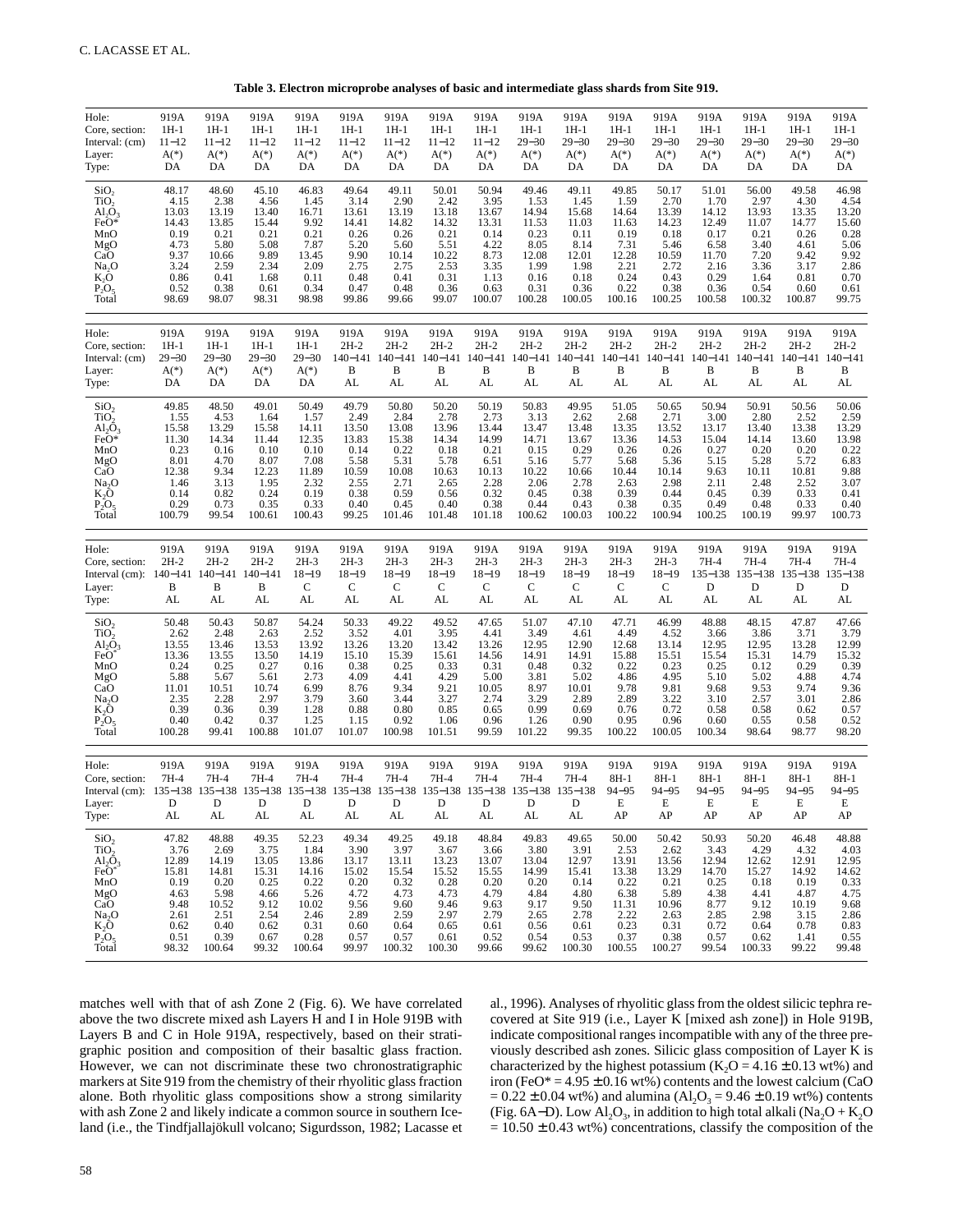**Table 3 (continued).**

| Hole:<br>Core, section:<br>Interval (cm):<br>Layer:<br>Type:                                                                                                        | 919A<br>$8H-1$<br>$94 - 95$<br>Е<br>AP                                                     | 919A<br>$8H-1$<br>$94 - 95$<br>Е<br>AP                                                     | 919A<br>$8H-1$<br>$94 - 95$<br>E<br>AP                                                     | 919A<br>$8H-1$<br>$94 - 95$<br>Е<br>AP                                                    | 919A<br>$8H-1$<br>$94 - 95$<br>Ε<br>AP                                                    | 919A<br>$8H-1$<br>$94 - 95$<br>E<br>AP                                                     | 919A<br>$8H-1$<br>$94 - 95$<br>E<br>AP                                                    | 919A<br>$8H-1$<br>$94 - 95$<br>Е<br>AP                                                     | 919A<br>$8H-1$<br>$94 - 95$<br>Е<br>AP                                                    | 919A<br>$8H-1$<br>$94 - 95$<br>E<br>AP                                                    | 919A<br>10H-2<br>F<br>AP                                                                             | 919A<br>10H-2<br>F<br>AP                                                                   | 919A<br>$10H-2$<br>112-113 112-113 112-113 112-113 112-113 112-113<br>F<br>AP             | 919A<br>$10H-2$<br>F<br>AP                                                                 | 919A<br>10H-2<br>F<br>AP                                                                   | 919A<br>10H-2<br>F<br>AP                                                                                                           |
|---------------------------------------------------------------------------------------------------------------------------------------------------------------------|--------------------------------------------------------------------------------------------|--------------------------------------------------------------------------------------------|--------------------------------------------------------------------------------------------|-------------------------------------------------------------------------------------------|-------------------------------------------------------------------------------------------|--------------------------------------------------------------------------------------------|-------------------------------------------------------------------------------------------|--------------------------------------------------------------------------------------------|-------------------------------------------------------------------------------------------|-------------------------------------------------------------------------------------------|------------------------------------------------------------------------------------------------------|--------------------------------------------------------------------------------------------|-------------------------------------------------------------------------------------------|--------------------------------------------------------------------------------------------|--------------------------------------------------------------------------------------------|------------------------------------------------------------------------------------------------------------------------------------|
| SiO <sub>2</sub><br>TiO <sub>2</sub><br>$Al_2O_3$<br>FeO<br>MnO<br>MgO<br>CaO<br>Na <sub>2</sub> O<br>$K_2O$<br>$P_2O_5$<br>Total                                   | 48.72<br>3.48<br>13.51<br>13.80<br>0.20<br>5.15<br>9.78<br>2.97<br>0.87<br>0.70<br>99.18   | 49.67<br>2.95<br>13.18<br>14.59<br>0.19<br>5.77<br>10.27<br>2.72<br>0.28<br>0.37<br>99.99  | 49.92<br>2.27<br>13.71<br>13.04<br>0.27<br>6.27<br>11.30<br>2.65<br>0.30<br>0.31<br>100.04 | 49.69<br>3.43<br>13.31<br>13.47<br>0.28<br>4.60<br>9.23<br>2.79<br>0.65<br>0.67<br>98.12  | 48.86<br>3.20<br>13.52<br>14.21<br>0.18<br>4.78<br>9.24<br>2.98<br>0.60<br>0.53<br>98.10  | 56.64<br>2.17<br>14.56<br>10.62<br>0.19<br>2.35<br>5.80<br>4.23<br>1.69<br>0.91<br>99.16   | 51.05<br>3.32<br>14.63<br>12.89<br>0.22<br>3.60<br>9.25<br>3.22<br>0.62<br>0.58<br>99.38  | 50.04<br>2.67<br>12.97<br>14.55<br>0.25<br>5.83<br>10.45<br>2.55<br>0.28<br>0.41<br>100.00 | 48.60<br>3.60<br>13.69<br>13.66<br>0.24<br>5.23<br>9.88<br>3.09<br>0.83<br>0.58<br>99.40  | 48.77<br>2.77<br>13.63<br>13.75<br>0.30<br>5.75<br>10.50<br>2.71<br>0.45<br>0.43<br>99.06 | 50.33<br>2.08<br>14.42<br>12.17<br>0.18<br>6.94<br>11.81<br>2.33<br>0.26<br>0.40<br>100.92           | 50.46<br>2.42<br>13.32<br>13.31<br>0.23<br>6.00<br>11.73<br>2.13<br>0.27<br>0.32<br>100.19 | 50.09<br>2.24<br>13.31<br>13.16<br>0.30<br>6.17<br>11.72<br>2.18<br>0.24<br>0.39<br>99.80 | 51.46<br>1.66<br>14.28<br>11.73<br>0.21<br>6.37<br>11.58<br>2.00<br>0.33<br>0.38<br>100.00 | 49.34<br>3.77<br>13.45<br>14.42<br>0.30<br>5.03<br>9.59<br>2.78<br>0.55<br>0.58<br>99.81   | 54.37<br>$\substack{2.91\\13.81}$<br>12.05<br>0.18<br>3.26<br>7.48<br>3.88<br>1.59<br>0.94<br>100.47                               |
| Hole:<br>Core, section:<br>Interval (cm):<br>Layer:<br>Type:                                                                                                        | 919A<br>$10H-2$<br>F<br>AP                                                                 | 919A<br>10H-2<br>F<br>AP                                                                   | 919A<br>10H-2<br>112-113 112-113 112-113 112-113<br>F<br>AP                                | 919A<br>$10H-2$<br>$\mathbf{F}$<br>AP                                                     | 919A<br>$10H-2$<br>112-113 112-113<br>F<br>AP                                             | 919A<br>10H-2<br>$_{\rm F}$<br>AP                                                          | 919A<br>$10H-2$<br>F<br>AP                                                                | 919A<br>$10H-2$<br>112-113 112-113 112-113<br>F<br>AP                                      | 919A<br>10H-2<br>F<br>AP                                                                  | 919B<br>$1H-1$<br>$24 - 25$<br>$G(*)$<br>DA                                               | 919B<br>$1H-1$<br>$24 - 25$<br>$G(*)$<br>DA                                                          | 919B<br>$1H-1$<br>$24 - 25$<br>$G(*)$<br>DA                                                | 919B<br>$1H-1$<br>$24 - 25$<br>$G(*)$<br>DA                                               | 919B<br>$1H-1$<br>$24 - 25$<br>$G(*)$<br>DA                                                | 919B<br>$1H-1$<br>$24 - 25$<br>$G(*)$<br>DA                                                | 919B<br>$1H-1$<br>$24 - 25$<br>$G(*)$<br>DA                                                                                        |
| SiO <sub>2</sub><br>TiO <sub>2</sub><br>$\text{Al}_2\text{O}_3$<br>FeO*<br>MnO<br>MgO<br>CaO<br>Na <sub>2</sub> O<br>$K_2O$<br>$P_2O_5$<br>Total                    | 49.80<br>2.19<br>13.92<br>13.34<br>0.20<br>6.65<br>11.71<br>2.55<br>0.18<br>0.34<br>100.88 | 50.15<br>3.20<br>13.53<br>13.70<br>0.20<br>5.00<br>9.77<br>2.86<br>0.57<br>0.49<br>99.47   | 49.60<br>3.38<br>12.88<br>15.87<br>0.16<br>4.99<br>9.73<br>2.52<br>0.37<br>0.40<br>99.90   | 47.80<br>3.91<br>13.11<br>15.21<br>0.22<br>5.22<br>10.02<br>2.67<br>0.52<br>0.65<br>99.33 | 49.26<br>1.80<br>14.06<br>12.02<br>0.20<br>7.10<br>11.68<br>2.65<br>0.24<br>0.33<br>99.34 | 50.39<br>2.18<br>14.15<br>12.15<br>0.24<br>6.41<br>11.24<br>2.16<br>0.29<br>0.33<br>99.54  | 48.88<br>2.17<br>14.09<br>12.45<br>0.11<br>6.72<br>11.73<br>2.59<br>0.21<br>0.27<br>99.22 | 48.81<br>3.80<br>13.32<br>14.71<br>0.20<br>4.64<br>9.41<br>2.99<br>0.94<br>0.65<br>99.47   | 48.80<br>2.04<br>13.95<br>12.38<br>0.25<br>6.78<br>11.65<br>2.52<br>0.22<br>0.36<br>98.95 | 48.22<br>1.55<br>14.8<br>11.58<br>0.21<br>7.89<br>12.26<br>2.02<br>0.21<br>0.29<br>99.03  | 46.87<br>4.9<br>12.9<br>14.89<br>0.24<br>4.8<br>9.95<br>3.07<br>0.76<br>0.62<br>99.00                | 48.15<br>4.51<br>13.21<br>15.00<br>0.22<br>4.54<br>9.46<br>3.01<br>0.77<br>0.65<br>99.52   | 46.30<br>4.59<br>12.77<br>15.17<br>0.17<br>4.99<br>10.16<br>2.99<br>0.68<br>0.63<br>98.45 | 49.52<br>3.44<br>12.36<br>15.70<br>0.36<br>4.96<br>9.73<br>2.80<br>0.46<br>0.42<br>99.75   | 46.66<br>4.43<br>12.90<br>14.57<br>0.15<br>5.00<br>10.10<br>3.00<br>0.75<br>0.52<br>98.08  | 49.04<br>2.64<br>13.50<br>13.68<br>0.27<br>5.79<br>10.72<br>2.66<br>0.33<br>0.41<br>99.04                                          |
| Hole:<br>Core, section:<br>Interval (cm):<br>Layer:<br>Type:                                                                                                        | 919B<br>$1H-1$<br>$24 - 25$<br>$G(*)$<br>DA                                                | 919B<br>$1H-1$<br>$24 - 25$<br>$G(*)$<br>DA                                                | 919B<br>$1H-1$<br>$24 - 25$<br>$G(*)$<br>DA                                                | 919B<br>$1H-1$<br>$24 - 25$<br>$G(*)$<br>DA                                               | 919B<br>$1H-1$<br>$24 - 25$<br>$G(*)$<br>DA                                               | 919B<br>$1H-1$<br>$24 - 25$<br>$G(*)$<br>DA                                                | 919B<br>$1H-1$<br>$24 - 25$<br>$G(*)$<br>DA                                               | 919B<br>$1H-1$<br>$24 - 25$<br>$G(*)$<br>DA                                                | 919B<br>$1H-1$<br>$38 - 39$<br>$G(*)$<br>DA                                               | 919B<br>$1H-1$<br>$38 - 39$<br>$G(*)$<br>DA                                               | 919B<br>$1H-1$<br>$38 - 39$<br>$G(*)$<br>DA                                                          | 919B<br>$1H-1$<br>$38 - 39$<br>$G(*)$<br>DA                                                | 919B<br>$1H-1$<br>$38 - 39$<br>$G(*)$<br>DA                                               | 919B<br>$1H-1$<br>$38 - 39$<br>$G(*)$<br>DA                                                | 919B<br>$1H-1$<br>$38 - 39$<br>$G(*)$<br>DA                                                | 919B<br>$1H-1$<br>$38 - 39$<br>$G(*)$<br>DA                                                                                        |
| SiO <sub>2</sub><br>TiO <sub>2</sub><br>$\mathrm{Al}_2\mathrm{O}_3$<br>FeO<br>MnO<br>MgO<br>CaO<br>Na <sub>2</sub> O<br>$K_2O$<br>$P_2O_5$<br>Total                 | 48.68<br>1.55<br>15.51<br>11.21<br>0.12<br>8.14<br>12.21<br>1.99<br>0.20<br>0.35<br>99.96  | 49.38<br>2.65<br>13.94<br>13.70<br>0.18<br>6.17<br>11.25<br>2.54<br>0.35<br>0.39<br>100.55 | 47.89<br>4.34<br>13.24<br>14.75<br>0.12<br>4.69<br>9.56<br>2.76<br>0.79<br>0.65<br>98.79   | 47.14<br>4.80<br>12.71<br>15.07<br>0.27<br>4.84<br>9.89<br>2.96<br>0.72<br>0.70<br>99.10  | 47.32<br>4.43<br>12.96<br>14.90<br>0.21<br>4.95<br>9.98<br>2.73<br>0.72<br>0.62<br>98.82  | 49.41<br>1.54<br>14.57<br>11.72<br>0.21<br>7.52<br>11.85<br>2.02<br>0.18<br>0.23<br>99.25  | 46.74<br>2.70<br>15.19<br>13.53<br>0.16<br>6.50<br>10.64<br>2.52<br>0.43<br>0.39<br>98.80 | 49.35<br>2.78<br>13.15<br>14.12<br>0.22<br>5.68<br>10.89<br>2.71<br>0.36<br>0.34<br>99.60  | 49.72<br>1.57<br>14.20<br>11.70<br>0.21<br>7.40<br>12.37<br>1.90<br>0.12<br>0.28<br>99.47 | 50.83<br>1.70<br>13.80<br>12.45<br>0.18<br>6.16<br>11.27<br>2.36<br>0.29<br>0.30<br>99.34 | 50.92<br>1.46<br>14.51<br>11.40<br>0.17<br>7.08<br>11.84<br>2.13<br>0.26<br>0.31<br>100.08           | 50.41<br>1.67<br>14.21<br>12.69<br>0.16<br>6.67<br>11.86<br>2.31<br>0.24<br>0.30<br>100.52 | 50.26<br>1.52<br>14.41<br>11.88<br>0.18<br>7.12<br>11.87<br>2.13<br>0.20<br>0.27<br>99.84 | 50.71<br>1.50<br>14.30<br>13.16<br>0.22<br>6.30<br>11.07<br>2.20<br>0.22<br>0.23<br>99.91  | 51.10<br>1.90<br>14.16<br>12.14<br>0.23<br>6.48<br>11.11<br>2.42<br>0.28<br>0.31<br>100.13 | 46.31<br>4.70<br>$13.05$<br>$15.24$<br>0.27<br>5.09<br>9.76<br>2.90<br>0.68<br>0.68<br>98.68                                       |
| Hole:<br>Core, section:<br>Interval (cm):<br>Layer:<br>Type:                                                                                                        | 919B<br>$1H-1$<br>$38 - 39$<br>$G(*)$<br>DA                                                | 919B<br>$1H-1$<br>$38 - 39$<br>$G(*)$<br>DA                                                | 919B<br>$1H-1$<br>$38 - 39$<br>$\mathbf{G} (^*)$<br>DA                                     | 919B<br>$1H-1$<br>$38 - 39$<br>$\mathbf{G} (^*)$<br>DA                                    | 919B<br>$1H-1$<br>$38 - 39$<br>$G(*)$<br>DA                                               | 919B<br>$1H-1$<br>$38 - 39$<br>$\mathbf{G} (^*)$<br>DA                                     | 919B<br>$1H-1$<br>$38 - 39$<br>$G(*)$<br>DA                                               | 919B<br>$2H-1$<br>Η<br>AL                                                                  | 919B<br>$2H-1$<br>Η<br>AL                                                                 | 919B<br>$2H-1$<br>Η<br>AL                                                                 | 919B<br>$2H-1$<br>106-109 106-109 106-109 106-109 106-109 106-109 106-109 106-109 106-109<br>Η<br>AL | 919B<br>$2H-1$<br>Η<br>AL                                                                  | 919B<br>$2H-1$<br>Η<br>AL                                                                 | 919B<br>$2H-1$<br>Η<br>AL                                                                  | 919B<br>$2H-1$<br>Η<br>AL                                                                  | 919B<br>$2H-1$<br>H<br>AL                                                                                                          |
| SiO <sub>2</sub><br>TiO <sub>2</sub><br>$\text{Al}_2\bar{\text{O}}_3$<br>$Fe*$<br>MnO<br>MgO<br>Ca <sub>O</sub><br>Na <sub>2</sub> O<br>$K_2O$<br>$P_2O_5$<br>Total | 49.86<br>1.58<br>13.99<br>13.04<br>0.12<br>6.29<br>11.53<br>2.30<br>0.31<br>0.33<br>99.35  | 50.33<br>1.57<br>13.96<br>12.23<br>0.16<br>6.36<br>10.91<br>2.33<br>0.24<br>0.27<br>98.36  | 49.62<br>1.51<br>14.71<br>10.80<br>0.21<br>7.23<br>12.07<br>2.16<br>0.23<br>0.30<br>98.84  | 49.58<br>1.39<br>14.24<br>12.78<br>0.08<br>6.91<br>11.59<br>1.96<br>0.17<br>0.28<br>98.98 | 51.61<br>3.65<br>13.56<br>13.06<br>0.21<br>4.03<br>8.23<br>3.27<br>1.21<br>0.58<br>99.41  | 51.02<br>1.51<br>14.74<br>11.69<br>0.11<br>6.72<br>11.62<br>2.26<br>0.29<br>0.34<br>100.30 | 49.61<br>1.35<br>14.43<br>11.73<br>0.20<br>7.06<br>12.26<br>2.09<br>0.18<br>0.27<br>99.18 | 49.81<br>2.78<br>13.63<br>13.79<br>0.32<br>5.64<br>10.35<br>2.66<br>0.40<br>0.43<br>99.81  | 49.12<br>2.56<br>13.55<br>13.89<br>0.15<br>5.68<br>10.69<br>2.58<br>0.41<br>0.34<br>98.97 | 49.06<br>3.25<br>13.14<br>14.79<br>0.23<br>4.98<br>9.95<br>2.65<br>0.46<br>0.47<br>98.98  | 49.06<br>2.73<br>13.63<br>13.52<br>0.17<br>5.59<br>10.31<br>2.57<br>0.36<br>0.41<br>98.35            | 48.08<br>2.80<br>13.47<br>13.84<br>0.21<br>5.71<br>10.55<br>2.67<br>0.33<br>0.45<br>98.11  | 49.60<br>2.77<br>13.67<br>14.39<br>0.18<br>5.37<br>10.58<br>2.27<br>0.43<br>0.45<br>99.71 | 49.76<br>2.92<br>12.98<br>15.21<br>0.20<br>5.05<br>9.66<br>2.62<br>0.43<br>0.44<br>99.27   | 49.77<br>2.64<br>13.78<br>13.77<br>0.14<br>5.87<br>10.48<br>2.47<br>0.35<br>0.37<br>99.64  | 49.22<br>3.10<br>13.05<br>14.59<br>$\underset{5.11}{0.26}$<br>9.49<br>$\begin{array}{c} 2.50 \\ 0.47 \end{array}$<br>0.44<br>98.23 |

rhyolitic fraction of Layer K into the peralkaline or comenditic group (Fig. 3). Because this important chronostratigraphic marker, located just below the Brunhes/Matuyama boundary in Hole 919B, could not be dated, further study will be necessary to correlate it with a potential source in Iceland as well as with other marine records (Fig. 2).

Normative salic components of the rhyolitic tephra of Site 919 make up between 82 (Layer K) and 92 wt% (Layer C) of the glasses (Table 2). As found for Site 907 (fig. 11 in Lacasse et al., in press), all the rhyolitic glasses fall within the plagioclase volume of the granite system Ab-Or-SiO<sub>2</sub> for water pressure less than 1 kb, after Thompson and MacKenzie (1967) and Sigurdsson (1971) (Fig. 7). However, none of the transitional (Layers A and G) and alkalic rhyolitic (Layers B, C, H, and I) tephra of Site 919 plots in the orthoclase side of the diagram due to their relatively low potassium content. With increasing degree of alkalinity, they tend to plot near the limit between the low-K and high-K groups defined by Sigurdsson and Loebner (1981) but still inside the albite domain. Rhyolitic glass of Layer K forms a distinct compositional group that plots on the thermal minimum for water pressure of 1 kb and with about the same amount of normative quartz, albite, and orthoclase. This characteris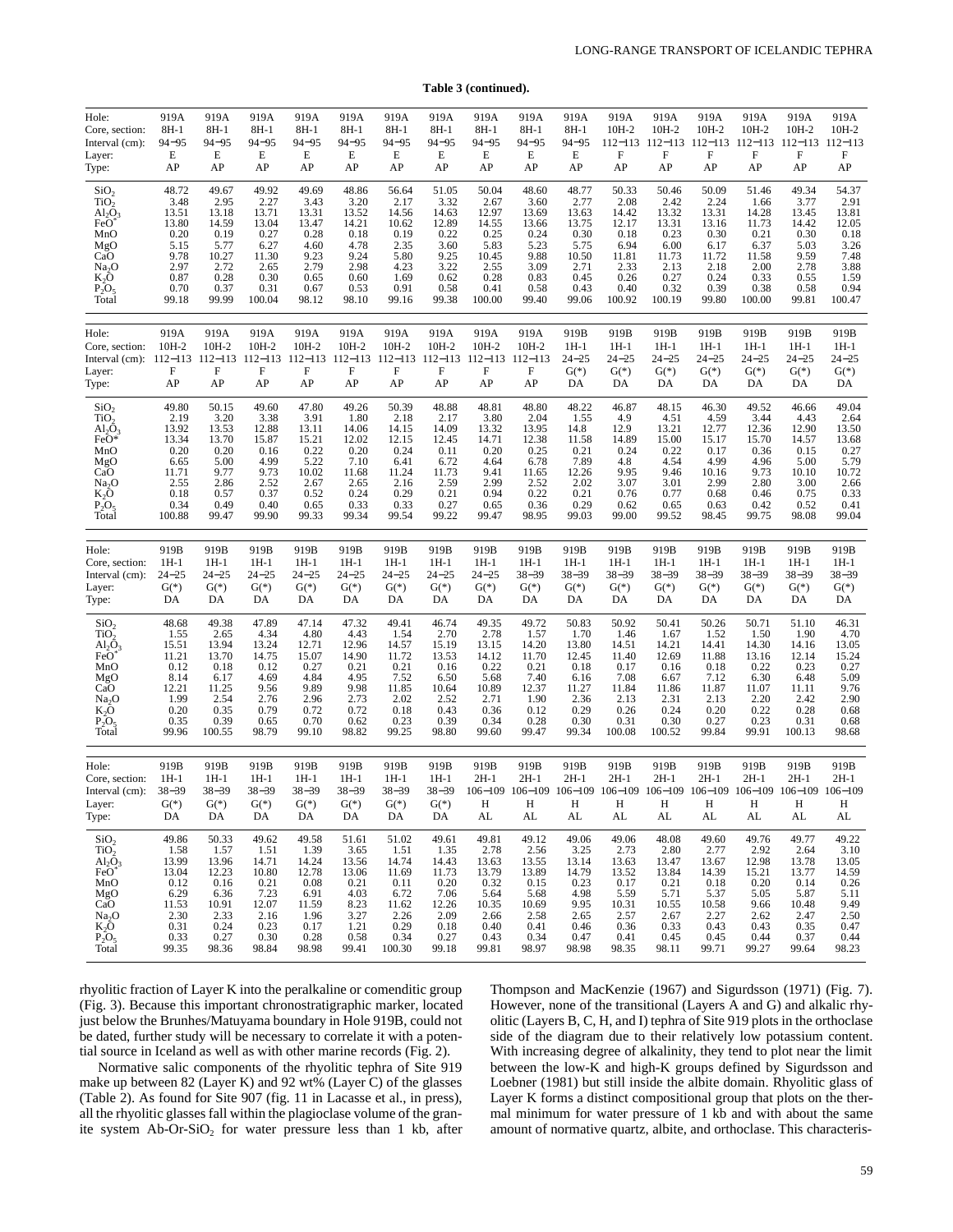**Table 3 (continued).**

| Hole:<br>Core, section:<br>Interval (cm): 106-109 106-109<br>Layer:<br>Type:                                                                                             | 919B<br>$2H-1$<br>Η<br>AL                                                                 | 919B<br>$2H-1$<br>Η<br>AL                                                                 | 919B<br>$2H-1$<br>$106 - 109$<br>H<br>AL                                                  | 919B<br>$2H-1$<br>$106 - 109$<br>H<br>AL                                                 | 919B<br>$2H-2$<br>$24 - 27$<br>1<br>AL                                                   | 919B<br>$2H-2$<br>$24 - 27$<br>Ι.<br>AL                                                   | 919B<br>$2H-2$<br>$24 - 27$<br><b>I</b><br>AL                                            | 919B<br>$2H-2$<br>$24 - 27$<br>1<br>AL                                                   | 919B<br>$2H-2$<br>$24 - 27$<br><b>I</b><br>AL                                             | 919B<br>$2H-2$<br>$24 - 27$<br><b>I</b><br>AL                                                                             | 919B<br>$2H-2$<br>$24 - 27$<br>Ι.<br>AL                                                   | 919B<br>$2H-2$<br>$24 - 27$<br>Ι.<br>AL                                                    | 919B<br>$5H-5$<br>$87 - 88$<br>J<br>AP                                                     | 919B<br>$5H-5$<br>$87 - 88$<br>J<br>AP                                                     | 919B<br>5H-5<br>$87 - 88$<br>J<br>AP                                                      | 919B<br>5H-5<br>$87 - 88$<br>J<br>AP                                                                                                                                    |
|--------------------------------------------------------------------------------------------------------------------------------------------------------------------------|-------------------------------------------------------------------------------------------|-------------------------------------------------------------------------------------------|-------------------------------------------------------------------------------------------|------------------------------------------------------------------------------------------|------------------------------------------------------------------------------------------|-------------------------------------------------------------------------------------------|------------------------------------------------------------------------------------------|------------------------------------------------------------------------------------------|-------------------------------------------------------------------------------------------|---------------------------------------------------------------------------------------------------------------------------|-------------------------------------------------------------------------------------------|--------------------------------------------------------------------------------------------|--------------------------------------------------------------------------------------------|--------------------------------------------------------------------------------------------|-------------------------------------------------------------------------------------------|-------------------------------------------------------------------------------------------------------------------------------------------------------------------------|
| SiO <sub>2</sub><br>TiO <sub>2</sub><br>$\text{Al}_2\text{O}_3$<br>FeO <sup>®</sup><br>MnO<br>$_{\rm CaO}^{\rm MgO}$<br>Na <sub>2</sub> O<br>$K_2O$<br>$P_2O_5$<br>Total | 49.41<br>2.71<br>13.63<br>13.41<br>0.13<br>5.66<br>10.35<br>2.71<br>0.41<br>0.44<br>98.86 | 49.76<br>3.18<br>13.47<br>15.00<br>0.31<br>5.06<br>9.61<br>2.79<br>0.41<br>0.44<br>100.03 | 49.92<br>3.29<br>13.71<br>14.64<br>0.18<br>5.16<br>9.81<br>2.76<br>0.42<br>0.43<br>100.32 | 49.95<br>3.19<br>13.19<br>14.47<br>0.20<br>5.02<br>9.69<br>2.43<br>0.39<br>0.44<br>98.97 | 60.12<br>1.25<br>12.86<br>13.32<br>0.43<br>0.93<br>5.05<br>4.28<br>1.67<br>0.49<br>99.74 | 46.46<br>4.70<br>13.09<br>15.61<br>0.20<br>4.90<br>10.03<br>3.09<br>0.68<br>0.98<br>99.74 | 46.22<br>4.63<br>13.06<br>15.34<br>0.23<br>4.86<br>9.88<br>3.18<br>0.63<br>0.96<br>98.99 | 60.05<br>1.06<br>12.83<br>11.53<br>0.50<br>0.46<br>4.23<br>3.93<br>1.71<br>0.32<br>96.62 | 45.71<br>4.63<br>12.85<br>15.70<br>0.39<br>4.91<br>9.99<br>3.09<br>0.65<br>1.03<br>98.95  | 47.81<br>4.01<br>13.16<br>15.15<br>0.23<br>4.54<br>9.33<br>3.38<br>0.80<br>1.01<br>99.42                                  | 49.47<br>3.46<br>12.99<br>14.86<br>0.33<br>3.84<br>8.15<br>3.29<br>0.91<br>1.20<br>98.50  | 52.26<br>3.29<br>13.16<br>13.74<br>0.39<br>3.40<br>7.48<br>3.00<br>1.29<br>0.94<br>98.95   | 48.95<br>3.77<br>12.52<br>16.29<br>0.16<br>4.69<br>9.29<br>2.66<br>0.57<br>0.70<br>99.60   | 49.80<br>3.66<br>13.11<br>14.43<br>0.14<br>4.69<br>9.13<br>2.98<br>0.56<br>0.45<br>98.95   | 50.12<br>3.80<br>12.18<br>15.79<br>0.22<br>4.39<br>8.93<br>2.85<br>0.65<br>0.73<br>99.66  | 49.74<br>3.81<br>$\substack{12.43 \\ 15.51}$<br>$0.28\,$<br>$\begin{array}{c} 4.50 \\ 9.10 \end{array}$<br>2.80<br>$\begin{array}{c} 0.58 \\ 0.69 \end{array}$<br>99.44 |
| Hole:<br>Core, section:<br>Interval (cm):<br>Layer:<br>Type:                                                                                                             | 919B<br>5H-5<br>$87 - 88$<br>J<br>AP                                                      | 919B<br>5H-5<br>$87 - 88$<br>J<br>AP                                                      | 919B<br>5H-5<br>$87 - 88$<br>J<br>AP                                                      | 919B<br>5H-5<br>$87 - 88$<br>J<br>AP                                                     | 919B<br>5H-5<br>$87 - 88$<br>J<br>AP                                                     | 919B<br>5H-5<br>$87 - 88$<br>J<br>AP                                                      | 919B<br>5H-5<br>$87 - 88$<br>J<br>AP                                                     | 919B<br>5H-5<br>$87 - 88$<br>J<br>AP                                                     | 919B<br>5H-5<br>$87 - 88$<br>J<br>AP                                                      | 919B<br>6H-6<br>$22 - 25$<br>K<br>DA                                                                                      | 919B<br>6H-6<br>$22 - 25$<br>K<br>DA                                                      | 919B<br>6H-6<br>$22 - 25$<br>K<br>DA                                                       | 919B<br>6H-6<br>$22 - 25$<br>K<br>DA                                                       | 919B<br>6H-6<br>$87 - 91$<br>L<br>AL                                                       | 919B<br>6H-6<br>$87 - 91$<br>L<br>AL                                                      | 919B<br>$6H-6$<br>$87 - 91$<br>L<br>AL                                                                                                                                  |
| SiO <sub>2</sub><br>TiO <sub>2</sub><br>$\text{Al}_2\bar{\text{O}}_3$<br>$FeO*$<br>MnO<br>MgO<br>CaO<br>Na <sub>2</sub> O<br>$K_2O$<br>$P_2O_5$<br>Total                 | 49.60<br>3.94<br>12.35<br>15.52<br>0.23<br>4.36<br>8.97<br>2.71<br>0.59<br>0.74<br>99.01  | 49.65<br>3.75<br>12.38<br>15.78<br>0.19<br>4.52<br>9.08<br>2.80<br>0.54<br>0.72<br>99.41  | 49.04<br>3.78<br>12.18<br>15.72<br>0.34<br>4.42<br>9.60<br>2.48<br>0.56<br>0.73<br>98.85  | 48.64<br>3.74<br>12.07<br>16.38<br>0.24<br>4.69<br>9.08<br>2.83<br>0.57<br>0.72<br>98.96 | 49.62<br>3.93<br>12.65<br>14.50<br>0.22<br>4.66<br>8.98<br>2.98<br>0.45<br>0.59<br>98.58 | 48.82<br>3.78<br>12.01<br>16.02<br>0.27<br>4.57<br>9.02<br>2.74<br>0.60<br>0.62<br>98.45  | 48.55<br>3.69<br>12.32<br>16.11<br>0.30<br>4.56<br>9.27<br>2.64<br>0.57<br>0.68<br>98.69 | 48.86<br>4.04<br>12.45<br>16.12<br>0.23<br>4.68<br>9.19<br>2.69<br>0.59<br>0.70<br>99.55 | 48.88<br>3.78<br>12.46<br>15.59<br>0.16<br>4.59<br>9.27<br>2.71<br>0.65<br>0.73<br>98.82  | 50.43<br>2.41<br>13.27<br>14.26<br>0.42<br>5.81<br>10.86<br>$\begin{array}{c} 2.51 \\ 0.21 \end{array}$<br>0.39<br>100.57 | 51.78<br>3.42<br>12.99<br>14.37<br>0.27<br>4.79<br>9.20<br>2.78<br>0.66<br>0.56<br>100.82 | 51.24<br>2.37<br>13.40<br>14.38<br>0.27<br>5.69<br>10.51<br>2.63<br>0.34<br>0.43<br>101.26 | 50.73<br>3.75<br>12.85<br>14.76<br>0.13<br>4.54<br>9.32<br>2.77<br>0.61<br>0.62<br>100.08  | 49.71<br>2.96<br>13.12<br>14.94<br>0.23<br>5.12<br>9.88<br>1.81<br>0.31<br>0.45<br>98.53   | 50.46<br>3.25<br>12.60<br>15.43<br>0.27<br>4.56<br>9.44<br>2.70<br>0.44<br>0.53<br>99.68  | 49.97<br>$3.07$<br>13.19<br>15.17<br>$\frac{0.31}{4.90}$<br>9.68<br>$\begin{array}{c} 2.72 \\ 0.40 \end{array}$<br>0.42<br>99.83                                        |
|                                                                                                                                                                          |                                                                                           |                                                                                           |                                                                                           |                                                                                          |                                                                                          |                                                                                           |                                                                                          |                                                                                          |                                                                                           |                                                                                                                           |                                                                                           |                                                                                            |                                                                                            |                                                                                            |                                                                                           |                                                                                                                                                                         |
| Hole:<br>Core, section:<br>Interval (cm):<br>Layer:<br>Type:                                                                                                             | 919B<br>6H-6<br>$87 - 91$<br>L<br>AL                                                      | 919B<br>6H-6<br>$87 - 91$<br>L<br>AL                                                      | 919B<br>6H-6<br>$87 - 91$<br>L<br>AL                                                      | 919B<br>6H-6<br>$87 - 91$<br>L<br>AL                                                     | 919B<br>6H-6<br>$87 - 91$<br>L<br>AL                                                     | 919B<br>6H-6<br>$87 - 91$<br>L<br>AL                                                      | 919B<br>6H-6<br>$87 - 91$<br>L<br>AL                                                     | 919B<br>6H-6<br>$87 - 91$<br>L<br>AL                                                     | 919B<br>6H-6<br>$87 - 91$<br>L<br>AL                                                      | 919B<br>6H-6<br>$87 - 91$<br>L<br>AL                                                                                      | 919B<br>6H-6<br>$87 - 91$<br>L<br>AL                                                      | 919B<br>6H-6<br>$87 - 91$<br>L<br>AL                                                       | 919B<br>8H-3<br>$94 - 95$<br>M<br>AP                                                       | 919B<br>8H-3<br>$94 - 95$<br>М<br>AP                                                       | 919B<br>8H-3<br>$94 - 95$<br>М<br>AP                                                      | 919B<br>8H-3<br>$94 - 95$<br>M<br>AP                                                                                                                                    |
| SiO <sub>2</sub><br>TiO <sub>2</sub><br>$\text{Al}_2\bar{\text{O}}_3$<br>$FeO*$<br>MnO<br>MgO<br>CaO<br>Na <sub>2</sub> O<br>$K_2\bar{O}$<br>$P_2O_5$<br>Total           | 50.41<br>3.05<br>12.82<br>15.48<br>0.19<br>4.98<br>9.55<br>2.82<br>0.37<br>0.48<br>100.15 | 54.15<br>2.74<br>12.90<br>13.79<br>0.16<br>3.93<br>8.24<br>2.84<br>0.88<br>0.42<br>100.05 | 50.20<br>2.99<br>12.58<br>15.05<br>0.30<br>4.96<br>9.84<br>2.93<br>0.40<br>0.40<br>99.65  | 50.06<br>3.08<br>12.56<br>15.24<br>0.16<br>5.02<br>9.37<br>2.76<br>0.39<br>0.45<br>99.09 | 49.27<br>3.08<br>12.96<br>14.86<br>0.23<br>4.88<br>9.74<br>2.86<br>0.37<br>0.43<br>98.68 | 48.82<br>2.99<br>13.04<br>14.85<br>0.27<br>5.08<br>9.91<br>2.74<br>0.38<br>0.35<br>98.43  | 49.05<br>3.21<br>12.72<br>15.41<br>0.21<br>4.93<br>9.41<br>2.73<br>0.44<br>0.44<br>98.55 | 48.59<br>2.99<br>13.24<br>15.07<br>0.24<br>5.34<br>9.65<br>2.88<br>0.41<br>0.44<br>98.85 | 49.30<br>2.28<br>13.43<br>13.84<br>0.22<br>6.28<br>11.25<br>2.48<br>0.27<br>0.45<br>99.80 | 49.63<br>2.98<br>13.26<br>14.72<br>0.17<br>5.06<br>9.59<br>2.82<br>0.40<br>0.47<br>99.10                                  | 49.53<br>3.47<br>12.97<br>14.90<br>0.25<br>5.17<br>9.75<br>2.57<br>0.42<br>0.45<br>99.48  | 50.40<br>3.11<br>13.26<br>15.20<br>0.23<br>5.26<br>9.73<br>2.98<br>0.40<br>0.48<br>101.05  | 48.16<br>1.84<br>15.23<br>11.53<br>0.29<br>7.75<br>12.38<br>2.28<br>0.19<br>0.40<br>100.05 | 49.17<br>2.59<br>14.06<br>13.91<br>0.24<br>6.27<br>11.08<br>2.40<br>0.31<br>0.40<br>100.43 | 50.68<br>1.72<br>13.68<br>13.81<br>0.12<br>5.94<br>10.63<br>2.31<br>0.27<br>0.31<br>99.47 | 50.36<br>2.62<br>13.89<br>14.14<br>$0.26\,$<br>5.86<br>$\begin{array}{c} 10.24 \\ 2.62 \end{array}$<br>0.26<br>0.41<br>100.66                                           |
| Hole:<br>Core, section:<br>Interval (cm):<br>Layer:<br>Type:                                                                                                             | 919B<br>8H-3<br>$94 - 95$<br>M<br>AP                                                      | 919B<br>8H-3<br>$94 - 95$<br>M<br>AP                                                      | 919B<br>8H-3<br>$94 - 95$<br>M<br>AP                                                      | 919B<br>8H-3<br>$94 - 95$<br>M<br>AP                                                     | 919B<br>8H-3<br>$94 - 95$<br>М<br>AP                                                     | 919B<br>8H-3<br>$94 - 95$<br>M<br>AP                                                      | 919B<br>8H-3<br>$94 - 95$<br>M<br>AP                                                     | 919B<br>8H-3<br>$94 - 95$<br>M<br>AP                                                     | 919B<br>8H-3<br>$94 - 95$<br>М<br>AP                                                      |                                                                                                                           |                                                                                           |                                                                                            |                                                                                            |                                                                                            |                                                                                           |                                                                                                                                                                         |

Notes: \* = ash layer sampled at two depth intervals. DA = dispersed ash, AL = ash layer, and AP = ash pod. FeO\* = total iron as FeO.

tic appears to be common of comenditic glass compositions as found for Site 907 tephra (Lacasse et al., in press).

### **Trace Elements**

Six tephra samples were analyzed by neutron activation for their trace element concentration (Table 4). Neither crystal-rich ash zones, nor material available in low amounts, were analyzed. As analyses were carried out on bulk ash samples, the concentration diagrams for mixed tephra consequently reflect the bulk composition, including the different amounts of mafic and silicic glass. Rare earth element (REE) concentrations (ppm) were normalized to the mean chondritic C1 composition of Anders and Grevesse (1989) and compared to the REE patterns of basic and silicic rocks from Iceland and Jan Mayen (Fig. 8). REE spectra of dominantly rhyolitic tephra layers (C, I, and K) show a pronounced enrichment in light rare earth elements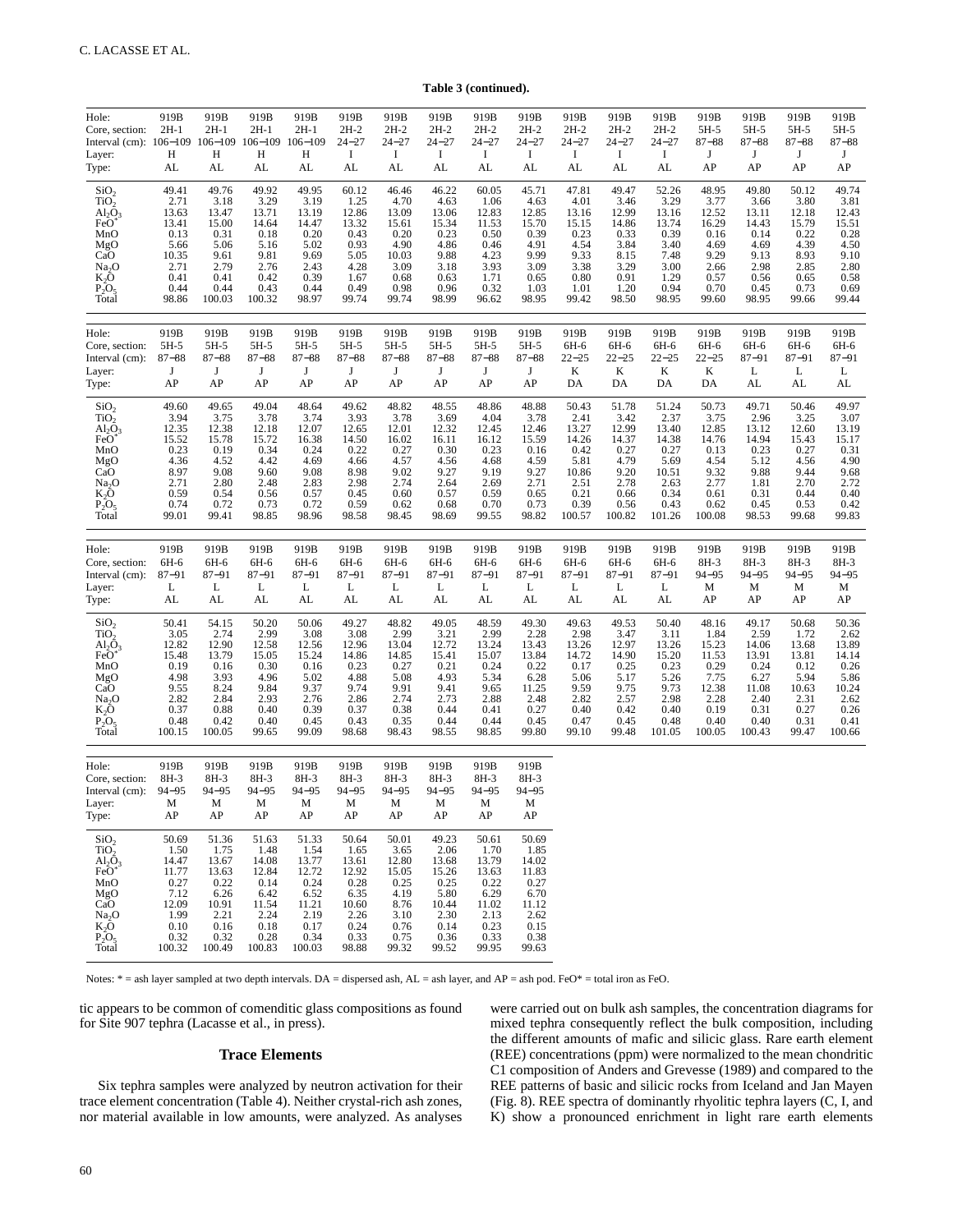





Figure 4. Fields of basaltic and basaltic andesitic glasses from Pliocene− Pleistocene tephra in cores from Holes 919A and 919B in  $(A)$  SiO<sub>2</sub>/MgO,  $(\mathbf{B})$  Al<sub>2</sub>O<sub>3</sub>/MgO,  $(\mathbf{C})$  FeO<sup>\*</sup>/MgO, and  $(\mathbf{D})$  CaO/MgO diagrams. Plots are vs. decreasing MgO concentration. All analyses have been normalized to a total of 100%.

Figure 5. **A−E.** TiO<sub>2</sub>/K<sub>2</sub>O plots for basaltic and basaltic andesitic glasses from Pliocene−Pleistocene tephra in cores from Hole 919A and 919B. All analyses have been normalized to a total of 100%. **F.** Fields for the Eastern Volcanic Zone (EVZ) in Iceland after Jakobsson (1979b) and Larsen (1981).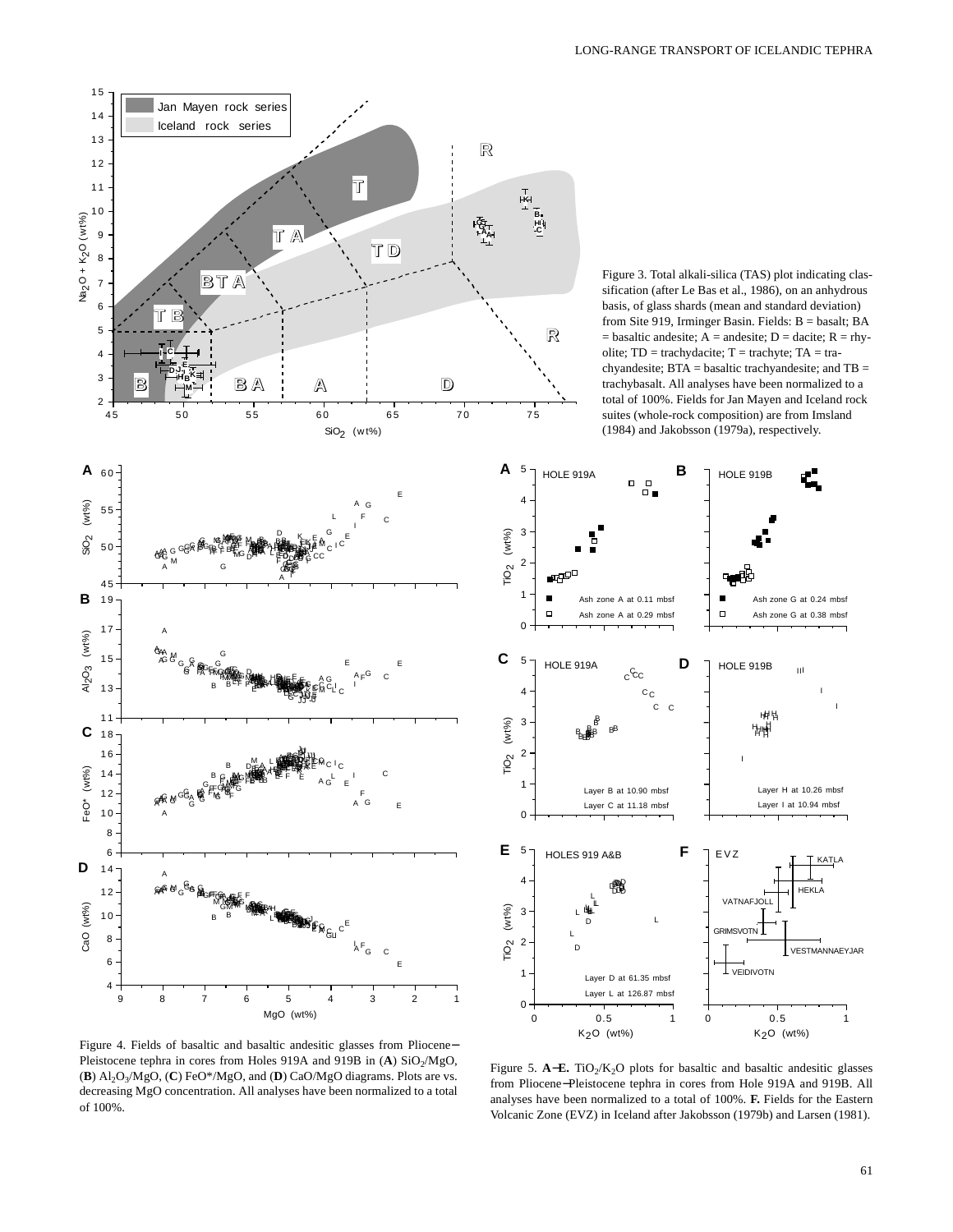

Figure 6. Fields of rhyolitic glasses (mean and standard deviation) from Pliocene−Pleistocene tephra in cores from Holes 919A and 919B in (A)  $\text{Al}_2\text{O}_3/\text{SiO}_2$ , (B) FeO\*/SiO<sub>2</sub>, (C) CaO/SiO<sub>2</sub>, and (D) K<sub>2</sub>O/SiO<sub>2</sub> diagrams. **E**−**H.** Fields of rhyolitic glasses from ash Zones 1, 2, and 3 in cores SU9029, SU9032, and K708 (after Lacasse et al., 1996). All analyses have been normalized to a total of 100%.

(LREE) and depletion in Eu as for the silicic rocks in Iceland. Layer C in Hole 919A has been previously correlated with Layer I in Hole 919B based on the major element concentration of their basaltic and rhyolitic glass fractions. Both present an identical REE pattern, which indicates a similar amount of basaltic glass (minor fraction) and rhyolitic glass shards (dominant fraction). In contrast, correlative Layer B (Hole 919A) and Layer H (Hole 919B) are characterized by a limited enrichment in LREE due to the abundance of basaltic over rhyolitic glass shards. The slight LREE-enriched character of the basaltic Layer L reflects an evolved basaltic composition.

## **DISCUSSION**

From the temporal distribution of ash layers at Site 919 we can infer several episodes of tephra deposition in the Irminger Basin, approximately 200 km off the East Greenland coast, during the Pliocene−Pleistocene period. Correlation between marine and terrestrial records (ice cores) in Greenland can also be attempted, for longrange transport of Icelandic tephra over a distance of at least 750 km from source (Fig. 1). Processes responsible for the widespread dispersal of tephra from Iceland to the Irminger Basin include: airborne transport, turbidity currents, and ice-rafting. However, only airborne dispersal of tephra by easterly winds can lead to their fallout both on the Greenland ice cap and in marine sediments in the Irminger Basin. Modal and granulometric characteristics of the discrete ash layers of Site 919 (type AL in Table 1), and their distance from Iceland suggest that they were derived from large explosive eruptions with plumes reaching the stratosphere.

The atmospheric circulation above Iceland is almost entirely from west to east at the tropopause (8−11 km elevation) and in the lower part of the stratosphere (Craig, 1965; Palmen, 1969), and this has lead to the dispersal of tephra east and north of Iceland during at least the Holocene and present (Thórarinsson, 1967; Kellogg, 1973; Sparks et al., 1981; Sejrup et al., 1989; Sjølholm et al., 1991). Wind velocities between 15−30 m/s at 10 km and 100 m/s higher in the stratosphere are commonly recorded (Craig, 1965; Palmen, 1969). The recovery of numerous ash falls at Site 907, on the Iceland Plateau, about 350 km north of Iceland, indicates that westerly and southwesterly winds influenced the dispersal of tephra during at least the Pliocene−



Figure 7. Normative projection of rhyolitic tephra from Site 919 in the "granite" system. The quartz-feldspar boundary curve is for  $P_{H2O} = 1kb$  (after Thompson and MacKenzie, 1967; Sigurdsson, 1971). Dashed line indicates the limit between the low-K and high-K groups (after Sigurdsson and Loebner, 1981).

Pleistocene (Lacasse et al., in press). The middle and upper Pleistocene is characterized by a relatively steady deposition of ash layers and ash zones in this region with the exception of a period between isotopic Stages 15 and 8 (620−245 ka) where the sediment is devoid of ash deposition. In addition to a possible decrease in the volcanic activity, two hypotheses were suggested to explain the lack of tephra north and east of Iceland during this period: the occurrence of dense pack-ice or a modification in the stratospheric wind patterns (intensity and direction).

Both of these environmental factors are strongly sensitive to seasonal and long-term climatic fluctuations and may have influenced the deep-sea deposition of airborne tephra at Site 919 as well. Due to the great distance of this site from Iceland (750 km), only the major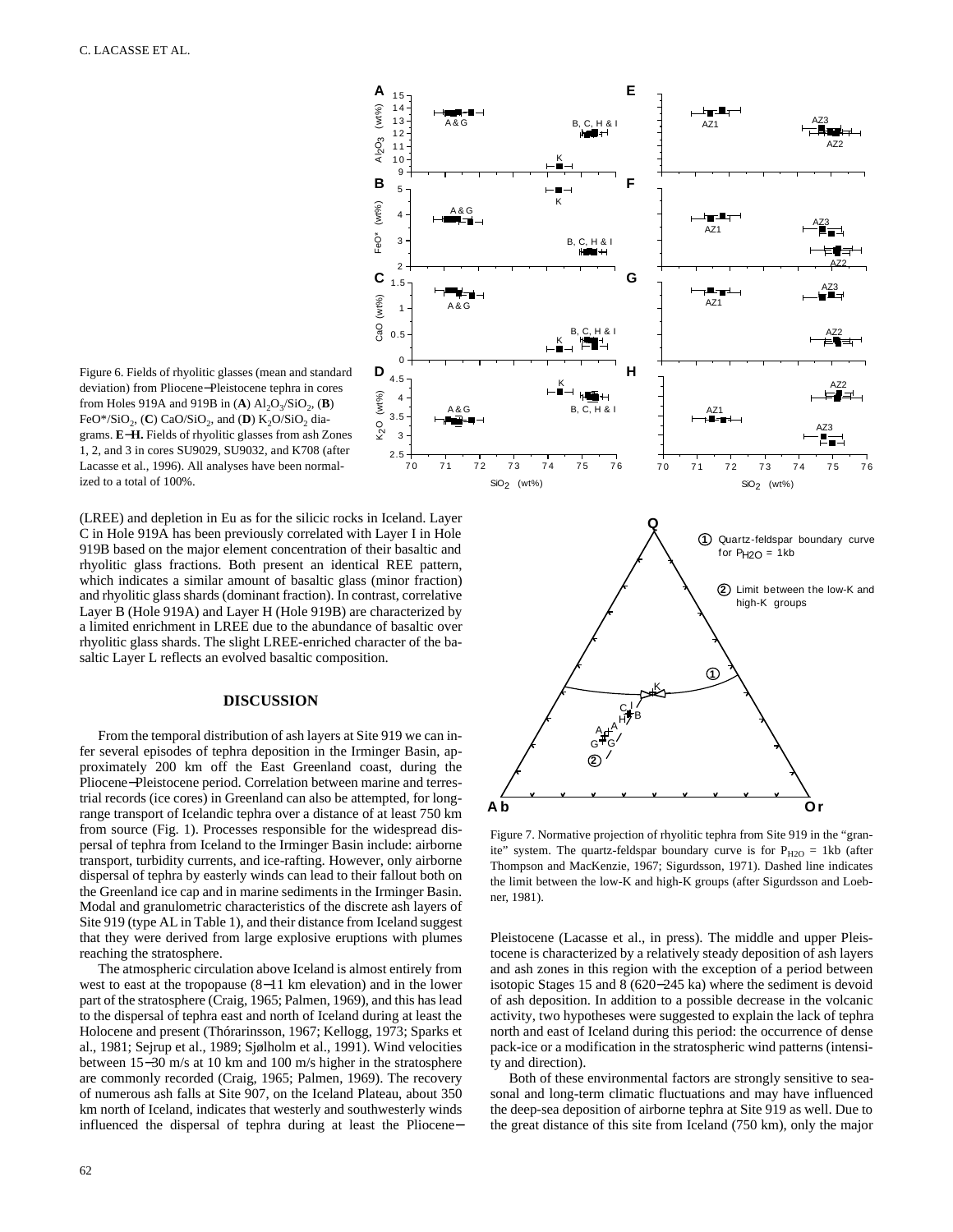**Table 4. Trace element analyses (ppm) of bulk ash layers from Site 919 by neutron activation (INAA).**

| Hole:          | 919A        | 919A      | 919B        | 919B      | 919B           | 919B      | 907A        | 907A        | 907A    |
|----------------|-------------|-----------|-------------|-----------|----------------|-----------|-------------|-------------|---------|
| Core, section: | $2H-2$      | $2H-3$    | $2H-1$      | $2H-2$    | 6H-6           | 6H-6      | 9H-6        | $10H-1$     | $10H-2$ |
| Interval (cm): | $140 - 141$ | $18 - 19$ | $106 - 109$ | $24 - 27$ | $22 - 25$      | $87 - 91$ | $115 - 117$ | $148 - 150$ | $0 - 2$ |
| Layer:         | $\bf{B}$    | C         | H           | I         | K              | L         | AB          | $AC(*)$     | $AC(*)$ |
| Rb             | 9.8         | 94        | 19          | 88        | 110            | 18        | 65          | 39          |         |
| Cs             |             | 1.2       | 0.2         | 1         | 1              | 0.14      | 0.61        | 0.38        | 0.3     |
| Br             |             | 7.2       |             | 6.1       | 3.3            |           | 0.86        | 1.2         | 0.74    |
| Cr             | 4.8         | 8         | 54          | 23        | 38             | 51        | 10          | 11          | 8.2     |
| Co             | 39          | 3.2       | 40          | 5.7       | 4.6            | 38        | 4.2         | 7.7         | 7.1     |
| Ni             |             |           | 42          | 20        | 15             |           |             | 24          | 20      |
| As             |             | 2.2       |             | 1.6       |                |           | <1.7        | 2.7         | 2.9     |
| Se             | 1.6         | 15        | 1.8         | 140       |                | 2.7       | 4.9         | 6.8         | 5.8     |
| Sr             | 110         | < 50      | 130         | 94        |                | 170       | 39          | 110         | 97      |
| Zr             | 130         | 930       | 250         | 800       | 800            | 180       | 220         | 510         | 470     |
| Sb             |             | 0.78      | 0.38        | 0.28      | 1.2            | 0.61      | 0.26        | 0.24        | 0.2     |
| Ba             | 93          | 370       | 90          | 380       | 140            | 120       | 370         | 310         | 270     |
| Sc             | 35          | 2.6       | 35          | 5.9       | 5              | 34        | 6.3         | 9.4         | 8.5     |
| La             | 13          | 110       | 15          | 96        | 110            | 13        | 46          | 55          | 49      |
| Ce             | 31          | 230       | 35          | 200       | 200            | 29        | 89          | 120         | 110     |
| Nd             | 13          | 120       | 23          | 110       | 94             | 18        | 44          | 72          | 55      |
| Sm             | 5           | 21        | 5.2         | 20        | 15             | 4.8       | 8.4         | 15          | 13      |
| Eu             | 1.8         | 3.2       | 1.8         | 3.1       | 2.7            | 1.8       | 1.5         | 3.3         | 3.1     |
| Tb             | 1.1         | 3.2       | 0.84        | 2.8       | $\overline{2}$ | 0.83      | 1.4         | 2.5         | 2.3     |
| Yb             | 3.3         | 9.2       | 3.3         | 8.8       | 8.2            | 3.5       | 6.6         | 11          | 9.1     |
| Lu             | 0.45        | 1.2       | 0.45        | 1.1       | 1.1            | 0.48      | 0.85        | 1.4         | 1.3     |
| Hf             | 4.4         | 22        | 4.7         | 20        | 16             | 5.1       | 6           | 12          | 12      |
| Ta             | 0.97        | 8.4       | 1.1         | 7.6       | 9.1            | 1         | 2.8         | 3.8         | 3.5     |
| Th             | 1.2         | 13        | 1.6         | 12        | 11             | 1.3       | 9.4         | 6.1         | 5.5     |
| U              | < 0.6       | 3.3       | $<$ 0.6     | 2.7       | 3              | < 0.6     | 2.3         | 1.6         | 1.1     |

Notes:  $* =$  ash layer sampled at two depth intervals.  $\le 50 =$  below the detection limit.



Figure 8. **A.** Chondrite-normalized REE diagrams for Pliocene−Pleistocene bulk ash analyses from Site 919. **B.** REE patterns of Icelandic and Jan Mayen volcanics (modified from Oskarsson et al., 1982; Maaløe et al., 1986). The data are taken from O'Nions and Grönvold (1973), O'Nions et al. (1973, 1976) for Iceland (anal. T18, N32, SNS7, I42, R4, Th16, and Th29), and from Maaløe et al. (1986) for Jan Mayen (anal. 1, 13, and 15). Normalization values according to Anders and Grevesse (1989).

volcanic events associated with long-range ash transport are recorded as the occurrence of thin ash layers and ash zones. The lack of ash layers between isotope Stages 6 and 12 (128−478 ka) in Hole 919A may be related to a decrease in the volcanic/rifting activity because, by comparison, no ash fall has been recorded in Site 907 sediments between isotope Stages 8 and 15 (245−620 ka) (Lacasse et al., in press). Seasonal sea ice is known to have extended into the Irminger Basin as far as Site 919, during the LGM, 18 ka (fig. 18 in Lacasse et al., 1996) and, therefore, could have partially prevented the deposition of ash fall on the ocean floor in this region during glacial condition. Following ice-rafting, it has contributed to the widespread dispersal of tephra such as the ash Zone 1 at Site 919 (Fig. 2).

The discrete ash fall layers at Site 919 were derived from large explosive eruptions in Iceland and dispersal of tephra by easterly or northeasterly winds. The distance from source and grain size of the tephra suggest that the eruption columns likely reached the tropopause and stratosphere in order to allow long-range transport of glass shards. At present the only easterly winds prevailing in the stratosphere are reported to occur during midsummer above 30 km elevation (Reiter, 1971). Very little is known concerning a possible shift in the stratospheric winds direction associated with long term climate fluctuations (i.e., glacial-interglacial oscillations). Unpublished results of Atmospheric General Circulation Model (AGCM) simulation of Kutzbach and Guetter indicate limited change in subpolar and polar region in the Northern Hemisphere with slightly stronger stratospheric winds during the LGM (J. Merrill, pers. comm., 1996).

Among the few tephra falls recorded at Site 919, two were found to occur within 30 cm (Layers B and C in Hole 919A) and 70 cm (Layers H and I in Hole 919B) depth interval, at about 10−11 mbsf (Table 1). The two volcanic eruptions that have generated these tephra occurred over an interval of a few hundred years according to the sedimentation rate  $(-12 \text{ cm/k.y.})$ . The lowermost layer (Layer C in Hole 919A and Layer I in Hole 919B) is composed of rhyolitic glass shards (>90%) and correlated to the ash Zone 2 in the North Atlantic (Fig. 6). In contrast, the uppermost layer (Layer B in Hole 919A and Layer H in Hole 919B) shows a mixed composition with variable amounts of basaltic and rhyolitic glass shards (Table 1), with a rhyolitic glass composition similar to that of ash Zone 2 (Fig. 6). This indicates a common origin from the silicic central volcano Tindfjallajökull in southern Iceland, also the source of the Thórsmörk Ignimbrite (Jørgensen, 1980, 1981; Sigurdsson, 1982; Lacasse et al., 1996).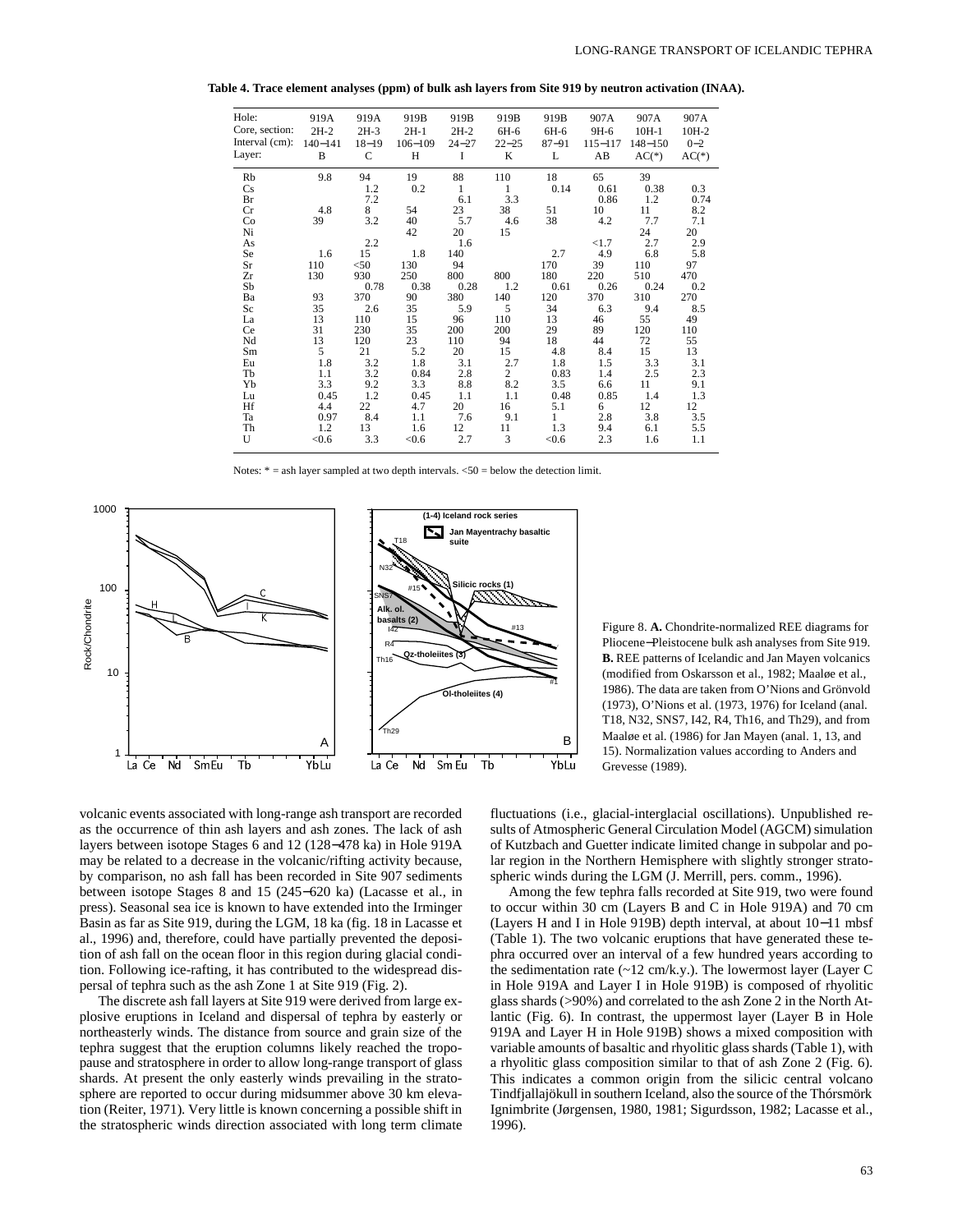These two tephra are bimodal in composition showing two different compositional fields for the basaltic glass shards (Table 1; Fig. 5). This raises a question about unique or multiple sources for the mafic components. Approximately 4% of the juvenile products of the Thórsmörk Ignimbrite are mafic glasses, ranging from basaltic through intermediate hybrids to dacite (Jørgensen, 1981). No mafic glass chemistry from Thórsmörk has been reported in the literature and therefore no comparison can be made with the two marine tephra layers. Furthermore, Figure 5 shows that other volcanic centers in the Eastern Volcanic Zone in Iceland, located near Tindfjallajökull volcano, may have erupted basaltic and intermediate tephra during the same period.

Two mixed ash bands in the Dye 3 ice core in southern Greenland (Fig. 1), within a time interval of about 400 yr, were reported by Ram and Gayley (1991). From the major element concentration of its rhyolitic glass and its stratigraphic position, the lower band was correlated to the marine ash Zone 2 (Ram and Gayley, 1991; Grönvold et al., 1995). The ice record indicates, however, an age of about 70 ka, older than the 55−57.5 ka age inferred from the marine record (Smythe et al., 1985; Lacasse et al., 1996). This discrepancy might result from the difficulty in dating the Wisconsinian ice as a result of ice deformation (Dansgaard et al., 1985).

Recent dating of ash Zone 2 in the GRIP ice core indicates an age of 52 ka for this tephra (Grönvold et al., 1995). No glass chemistry for the upper most ash band in the Dye 3 core has been published, and therefore no correlation with other known marine record has been proposed. However, we suggest that the rhyolitic glass shards from the two ash bands found in the Dye 3 ice core and the two discrete tephra layers at about 10−11 mbsf at Site 919 may have been produced by two large explosive eruptions from the silicic Tindfjallajökull volcano in southern Iceland. Their stratigraphic position indicates that the two events took place within a few hundred year interval (around 400 yr), when glaciation was initiated during isotope Stages 3 and 4.

#### **CONCLUSIONS**

Major and trace element chemistry of ash layers of Site 919 indicates that Iceland was the only volcanic source supplying tephra to the Irminger Basin during the Pliocene−Pleistocene. Compositionally bimodal (basaltic and rhyolitic) and basaltic ash layers also can be uniquely correlated to specific volcanic centers on Iceland. All the homogeneous basaltic tephra exhibit glass compositions incompatible with an origin from the submarine part of the Mid-Atlantic Ridge (i.e., the Reykjanes Ridge).

A mixed ash zone occurs as dispersed glass shards over a depth interval of several tens of centimeters within the uppermost 50 cm of sediment. It is correlated to ash Zone 1, a chronostratigraphic marker 14C dated at 11,000–11,100 yr BP in marine sediment in the North Atlantic (Bard et al., 1994), and  $11,980 \pm 60$  yr BP in a Greenland ice core (Grönvold et al., 1995). The rhyolitic tephra originated from a large explosive eruption in the Katla caldera in southern Iceland during the Younger Dryas climatic transition (Lacasse et al., 1995). Chemical composition of basaltic glass shards shows multiple sources located in southern Iceland: Veidivötn, Grímsvötn, and Katla (Mangerud et al., 1984; Kvamme et al., 1989).

Based on their rhyolitic glass composition, two discrete and bimodal ash layers, at about 10−11 mbsf, were correlated to ash Zone 2, a chronostratigraphic marker δ18O dated at 55−57.5 ka in marine sediment in the North Atlantic (Smythe et al., 1985; Lacasse et al., 1996) and at 52 ka in a Greenland ice core (Grönvold et al., 1995). The rhyolitic tephra are interpreted to be derived from two large explosive eruptions occurring at a few hundred years interval, from the Tindfjallajökull volcano, a silicic volcanic center in southern Iceland. Uncertainty remains concerning the source of the basaltic components, which were derived either from Tindfjallajökull itself or other volcanoes on the Eastern Volcanic Zone in Iceland. These two tephra horizon in Site 919 sediment are thought to be the same found between 1949 and 1950 m below the snow surface in the Dye 3 ice core in southern Greenland, approximately 400 km northwest of Site 919 (Ram and Gayley, 1991).

The sedimentological and grain-size characteristics of the tephra layers are compatible with ash fall from large explosive eruptions in Iceland. Assuming unchanged atmospheric circulation during the Pliocene−Pleistocene, the tephra were transported by easterly stratospheric winds occurring at about 30 km elevation during midsummer, followed by fallout both on southern Greenland and in the Irminger Basin.

#### **ACKNOWLEDGMENTS**

We thank Joseph Devine for assistance with microprobe analyses at the Geological Sciences Department of Brown University. This research benefited greatly from information provided by Ben Flower  $(\delta^{18}O$  stratigraphy). The authors express their sincere thanks to Karl Grönvold, Katharine Cashman, and B. Wathen (ODP) for their constructive reviews. Lacasse's work was supported by a grant from JOI/ USSAC and is a part of a Ph.D. dissertation.

#### **REFERENCES**

- Anders, E., and Grevesse, N., 1989. Abundances of the elements: meteoritic and solar. *Geochim. Cosmochim. Acta,* 53:197−214.
- Bard, E., Arnold, M., Mangerud, J., Paterne, M., Labeyrie, L., Duprat, J., Mélières, M.-A., Sønstegaard, E., and Duplessy, J.-C., 1994. The North Atlantic atmosphere-sea surface 14C gradient during the Younger Dryas climatic event. *Earth Planet. Sci. Lett.,* 126:275−287.
- Cande, S.C., and Kent, D.V., 1992. A new geomagnetic polarity time scale for the Late Cretaceous and Cenozoic. *J. Geophys. Res.,* 97:13917− 13951.
- Craig, R.A., 1965. *The Upper Atmosphere: Meteorology and Physics:* New York (Academic Press).
- Dansgaard, W., Clausen, H.B., Gundestrup, N., Johnsen, S.J., and Rygner, C., 1985. Dating and climatic interpretation of two deep Greenland ice cores. *Am. Geophys. Union Monogr.,* 33:71−76.
- Fiacco, R.J., 1991. Microparticles as a paleovolcanic indicator in the 1989 GISP2 firn and ice core [M.S. thesis]. Univ. of New Hampshire.
- Fiacco, R.J., Palais, J.M., Germani, M.S., Zielinski, G.A., and Mayewski, P.A., 1993. Characteristics and possible source of a 1479 A.D. volcanic ash layer in a Greenland ice core. *Quat. Res.,* 39:267−273.
- Folk, R.L., 1974. *Petrology of Sedimentary Rocks:* Austin, TX (Hemphill Publ.).
- Grönvold, K., Oskarsson, N., Johnsen, S.J., Clausen, H.B., Hammer, C.U., Bond, G., and Bard, E., 1995. Ash layers from Iceland in the Greenland GRIP ice core correlated with oceanic and land sediments. *Earth Planet. Sci. Lett.,* 135:149−155.
- Hammer, C.U., 1977. Past volcanism revealed by Greenland ice sheet impurities. *Nature,* 270:482−486.
- -, 1984. Traces of Icelandic eruptions in the Greenland ice sheet. *Jökull,* 34:51−65.
- Imbrie, J., Hays, J.D., Martinson, D.G., McIntyre, A., Mix, A.C., Morley, J.J., Pisias, N.G., Prell, W.L., and Shackleton, N.J., 1984. The orbital theory of Pleistocene climate: support from a revised chronology of the marine δ18O record. *In* Berger, A., Imbrie, J., Hays, J., Kukla, G., and Saltzman, B. (Eds.), *Milankovitch and Climate* (Pt. 1), NATO ASI Ser. C, Math Phys. Sci., 126: Dordrecht (D. Reidel), 269−305.
- Imsland, P., 1984. Petrology, mineralogy and evolution of the Jan Mayen magma system. *Soc. Scientar. Island.,* 43.
- INQUA Inter-Congress Committee on Tephrochronology, 1990. Standardisation of the chemical analysis of tephra deposits. *Field Conference and Workshop on Tephrochronology: Abstracts,* Mammoth Hot Springs, Yellowstone National Park, 55−60.
- Jakobsson, S.P., 1979a. Outline of the petrology of Iceland. *Jokull,* 29:57−73. , 1979b. Petrology of Recent basalts of the Eastern Volcanic Zone, Iceland. *Act. Naturalia Isl.,* 26.
- Johannessen, O.M., 1986. Brief overview of the physical oceanography. *In* Hurdle, B.G. (Ed.), *The Nordic Seas:* New York (Springer Verlag), 103− 127.